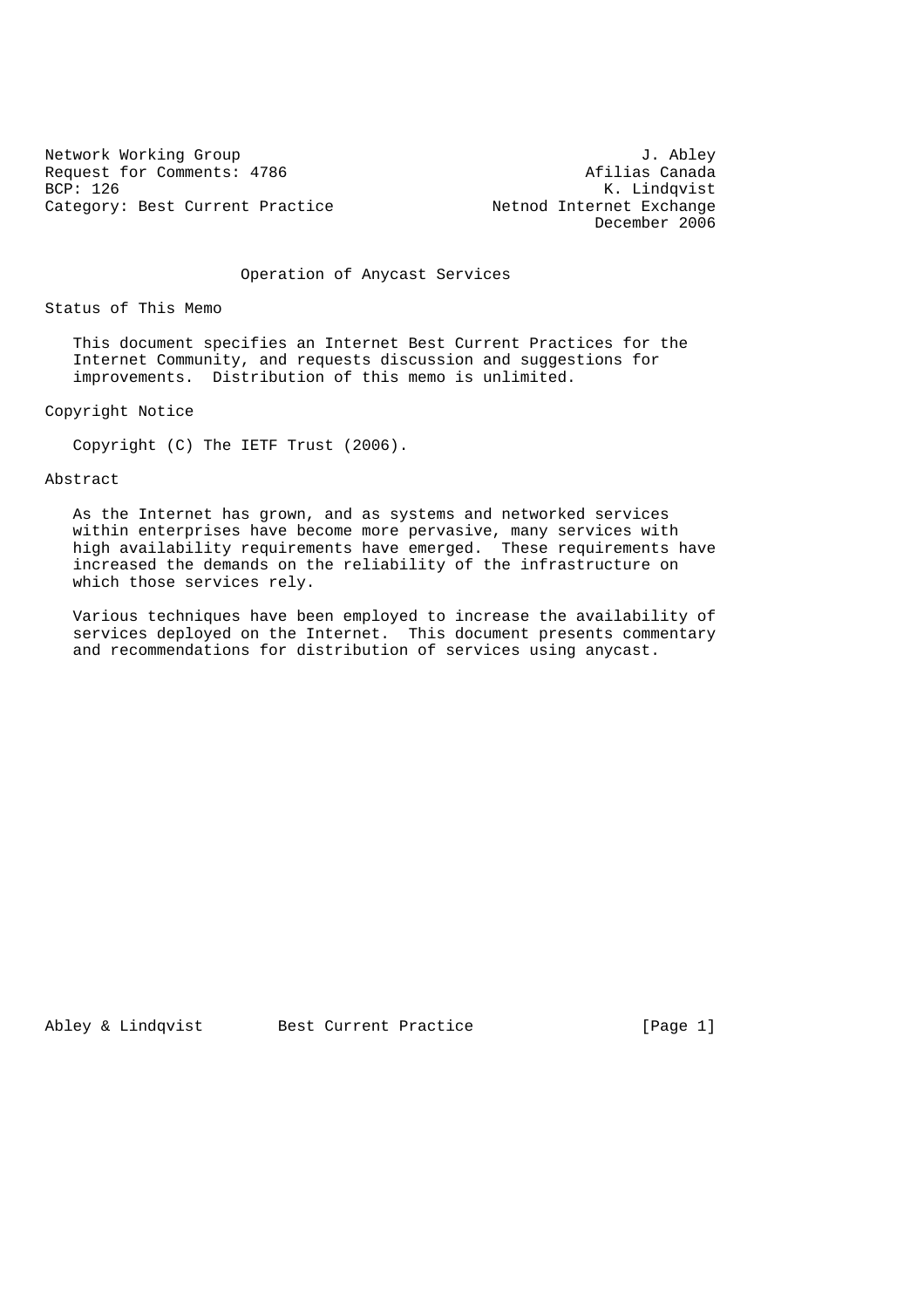Table of Contents

| 2.1 |                                             |
|-----|---------------------------------------------|
|     |                                             |
|     |                                             |
|     |                                             |
|     |                                             |
|     |                                             |
|     |                                             |
|     |                                             |
|     |                                             |
|     | 4.3.2. Anycast within the Global Internet 9 |
|     |                                             |
|     |                                             |
|     |                                             |
|     |                                             |
|     |                                             |
|     |                                             |
|     | 4.4.5. Reverse Path Forwarding Checks 13    |
|     |                                             |
|     | 4.4.7. Other Peoples' Networks 14           |
|     |                                             |
|     |                                             |
|     |                                             |
|     |                                             |
|     |                                             |
|     | 4.8.1. Multiple Covering Prefixes 17        |
|     | 4.8.2. Pessimistic Withdrawal 17            |
|     | 4.8.3. Intra-Node Interior Connectivity 18  |
|     | 4.9. Node Identification by Clients 18      |
|     |                                             |
|     |                                             |
|     |                                             |
|     | 6.1. Denial-of-Service Attack Mitigation 19 |
|     |                                             |
|     |                                             |
|     |                                             |
|     |                                             |
|     |                                             |
|     |                                             |
|     |                                             |

Abley & Lindqvist Best Current Practice [Page 2]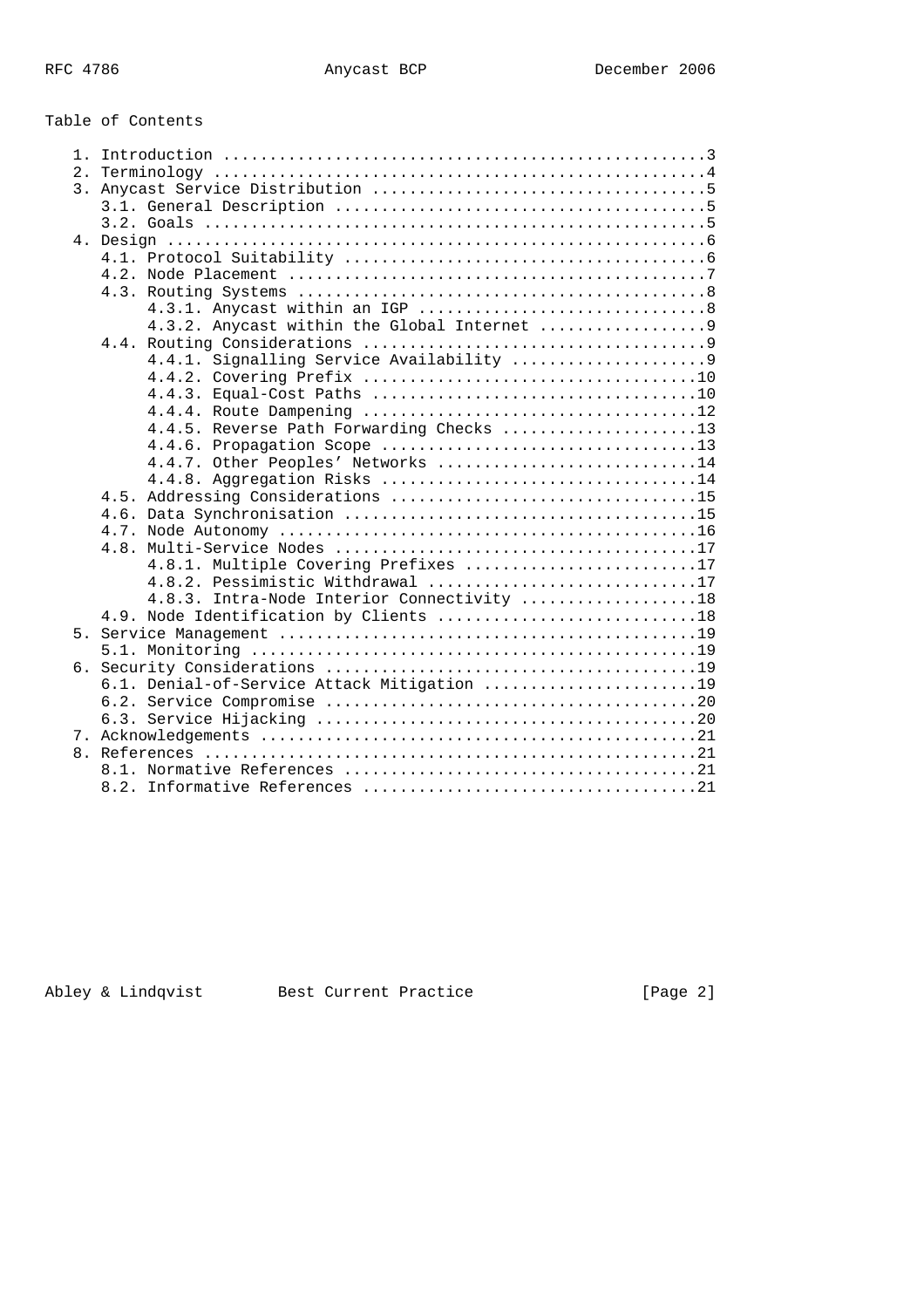# 1. Introduction

 This document is addressed to network operators who are considering whether to deploy or operate a distributed service using anycast. It describes the best current practice for doing so, but does not recommend whether any particular service should or should not be deployed using anycast.

 To distribute a service using anycast, the service is first associated with a stable set of IP addresses, and reachability to those addresses is advertised in a routing system from multiple, independent service nodes. Various techniques for anycast deployment of services are discussed in [RFC1546], [ISC-TN-2003-1], and [ISC-TN-2004-1].

 The techniques and considerations described in this document apply to services reachable over both IPv4 and IPv6.

 Anycast has in recent years become increasingly popular for adding redundancy to DNS servers to complement the redundancy that the DNS architecture itself already provides. Several root DNS server operators have distributed their servers widely around the Internet, and both resolver and authority servers are commonly distributed within the networks of service providers. Anycast distribution has been used by commercial DNS authority server operators for several years. The use of anycast is not limited to the DNS, although the use of anycast imposes some additional limitations on the nature of the service being distributed, including transaction longevity, transaction state held on servers, and data synchronisation capabilities.

 Although anycast is conceptually simple, its implementation introduces some pitfalls for operation of services. For example, monitoring the availability of the service becomes more difficult; the observed availability changes according to the location of the client within the network, and the population of clients using individual anycast nodes is neither static, nor reliably deterministic.

 This document will describe the use of anycast for both local scope distribution of services using an Interior Gateway Protocol (IGP) and global distribution using the Border Gateway Protocol (BGP) [RFC4271]. Many of the issues for monitoring and data synchronisation are common to both, but deployment issues differ substantially.

Abley & Lindqvist Best Current Practice [Page 3]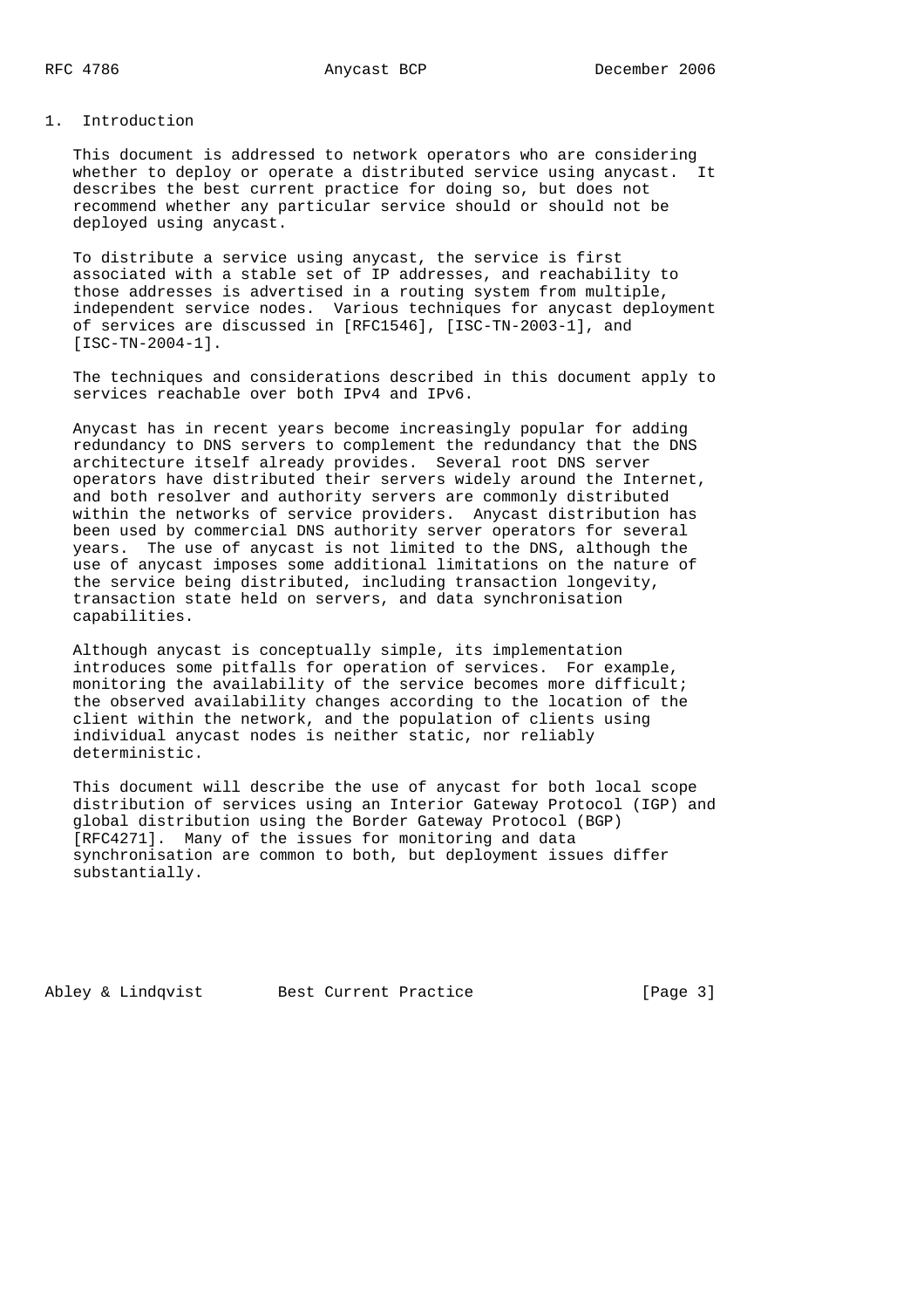#### 2. Terminology

- Service Address: an IP address associated with a particular service (e.g., the destination address used by DNS resolvers to reach a particular authority server).
- Anycast: the practice of making a particular Service Address available in multiple, discrete, autonomous locations, such that datagrams sent are routed to one of several available locations.
- Anycast Node: an internally-connected collection of hosts and routers that together provide service for an anycast Service Address. An Anycast Node might be as simple as a single host participating in a routing system with adjacent routers, or it might include a number of hosts connected in some more elaborate fashion; in either case, to the routing system across which the service is being anycast, each Anycast Node presents a unique path to the Service Address. The entire anycast system for the service consists of two or more separate Anycast Nodes.
- Catchment: in physical geography, an area drained by a river, also known as a drainage basin. By analogy, as used in this document, the topological region of a network within which packets directed at an Anycast Address are routed to one particular node.
- Local-Scope Anycast: reachability information for the anycast Service Address is propagated through a routing system in such a way that a particular anycast node is only visible to a subset of the whole routing system.
- Local Node: an Anycast Node providing service using a Local-Scope Anycast Address.
- Global-Scope Anycast: reachability information for the anycast Service Address is propagated through a routing system in such a way that a particular anycast node is potentially visible to the whole routing system.
- Global Node: an Anycast Node providing service using a Global-Scope Anycast Address.

Abley & Lindqvist Best Current Practice [Page 4]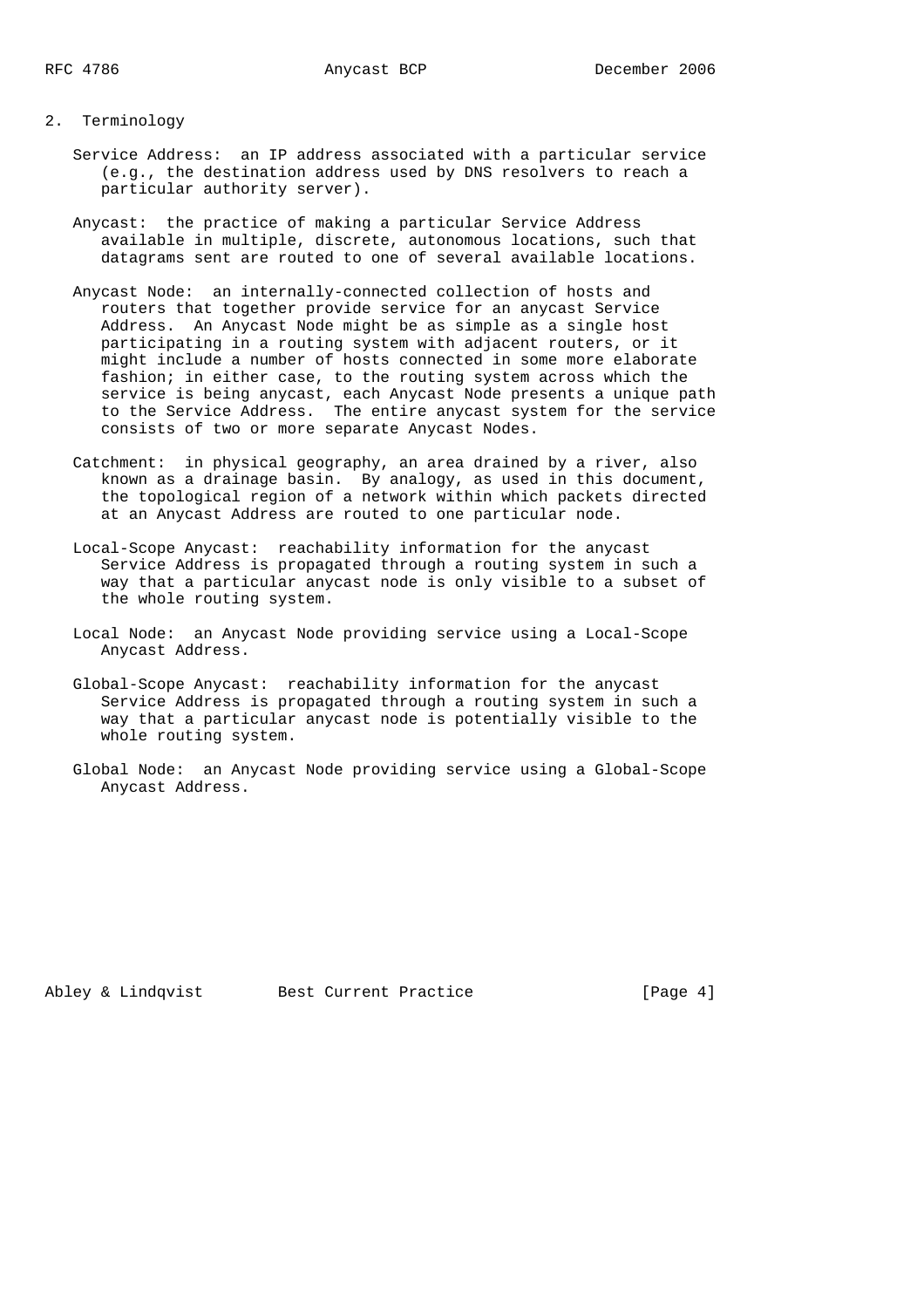#### 3. Anycast Service Distribution

## 3.1. General Description

 Anycast is the name given to the practice of making a Service Address available to a routing system at Anycast Nodes in two or more discrete locations. The service provided by each node is generally consistent regardless of the particular node chosen by the routing system to handle a particular request (although some services may benefit from deliberate differences in the behaviours of individual nodes, in order to facilitate locality-specific behaviour; see Section  $4.6$ ).

 For services distributed using anycast, there is no inherent requirement for referrals to other servers or name-based service distribution ("round-robin DNS"), although those techniques could be combined with anycast service distribution if an application required it. The routing system decides which node is used for each request, based on the topological design of the routing system and the point in the network at which the request originates.

 The Anycast Node chosen to service a particular query can be influenced by the traffic engineering capabilities of the routing protocols that make up the routing system. The degree of influence available to the operator of the node depends on the scale of the routing system within which the Service Address is anycast.

 Load-balancing between Anycast Nodes is typically difficult to achieve (load distribution between nodes is generally unbalanced in terms of request and traffic load). Distribution of load between nodes for the purposes of reliability, and coarse-grained distribution of load for the purposes of making popular services scalable, can often be achieved, however.

 The scale of the routing system through which a service is anycast can vary from a small Interior Gateway Protocol (IGP) connecting a small handful of components, to the Border Gateway Protocol (BGP) [RFC4271] connecting the global Internet, depending on the nature of the service distribution that is required.

## 3.2. Goals

 A service may be anycast for a variety of reasons. A number of common objectives are:

 1. Coarse ("unbalanced") distribution of load across nodes, to allow infrastructure to scale to increased numbers of queries and to accommodate transient query peaks;

Abley & Lindqvist Best Current Practice [Page 5]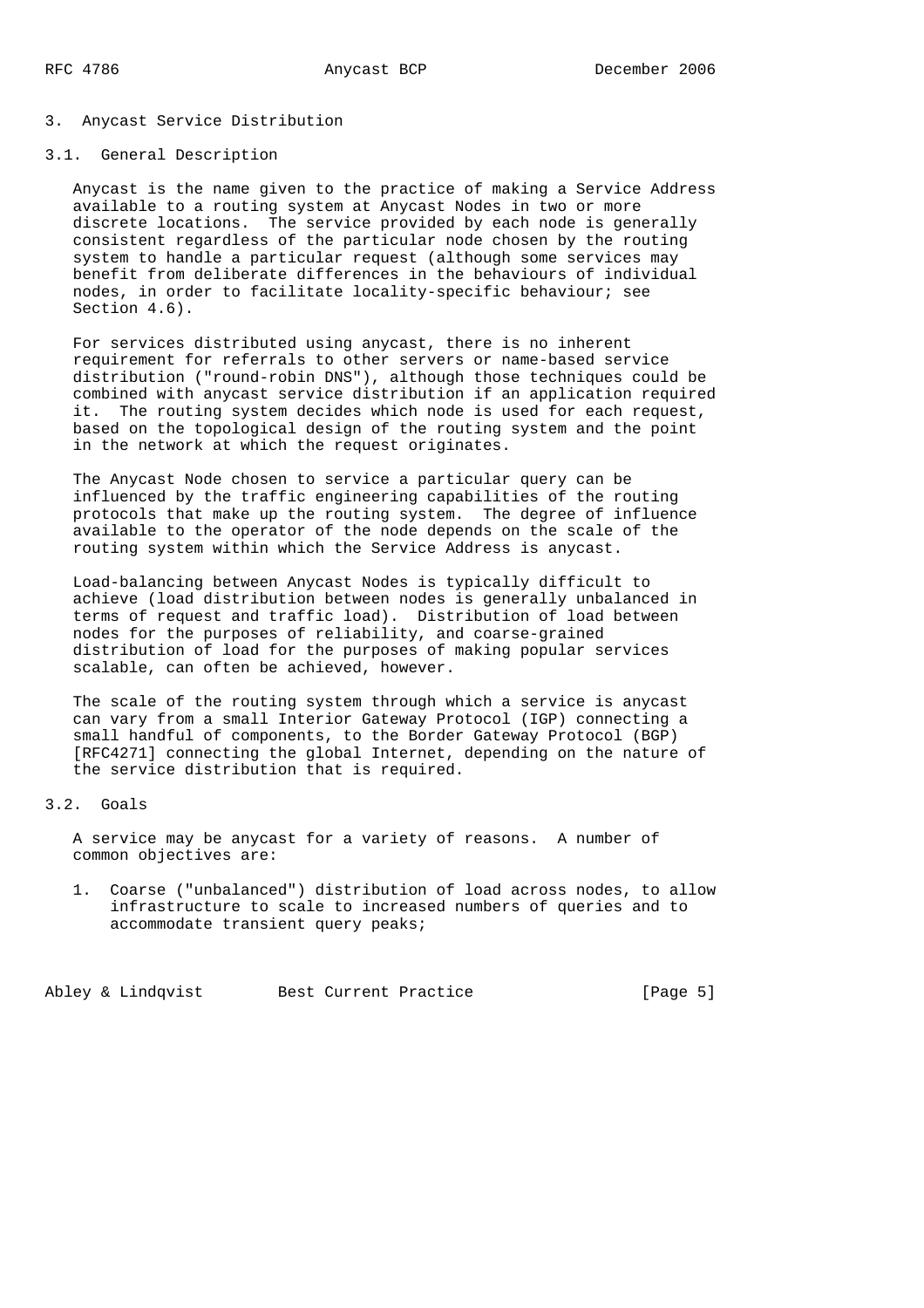- 2. Mitigation of non-distributed denial-of-service attacks by localising damage to single Anycast Nodes;
- 3. Constraint of distributed denial-of-service attacks or flash crowds to local regions around Anycast Nodes. Anycast distribution of a service provides the opportunity for traffic to be handled closer to its source, perhaps using high-performance peering links rather than oversubscribed, paid transit circuits;
- 4. To provide additional information to help identify the location of traffic sources in the case of attack (or query) traffic which incorporates spoofed source addresses. This information is derived from the property of anycast service distribution that the selection of the Anycast Node used to service a particular query may be related to the topological source of the request.
- 5. Improvement of query response time, by reducing the network distance between client and server with the provision of a local Anycast Node. The extent to which query response time is improved depends on the way that nodes are selected for the clients by the routing system. Topological nearness within the routing system does not, in general, correlate to round-trip performance across a network; in some cases, response times may see no reduction, and may increase.
- 6. To reduce a list of servers to a single, distributed address. For example, a large number of authoritative nameservers for a zone may be deployed using a small set of anycast Service Addresses; this approach can increase the accessibility of zone data in the DNS without increasing the size of a referral response from a nameserver authoritative for the parent zone.

#### 4. Design

#### 4.1. Protocol Suitability

 When a service is anycast between two or more nodes, the routing system makes the node selection decision on behalf of a client. Since it is usually a requirement that a single client-server interaction is carried out between a client and the same server node for the duration of the transaction, it follows that the routing system's node selection decision ought to be stable for substantially longer than the expected transaction time, if the service is to be provided reliably.

 Some services have very short transaction times, and may even be carried out using a single packet request and a single packet reply (e.g., DNS transactions over UDP transport). Other services involve

Abley & Lindqvist Best Current Practice [Page 6]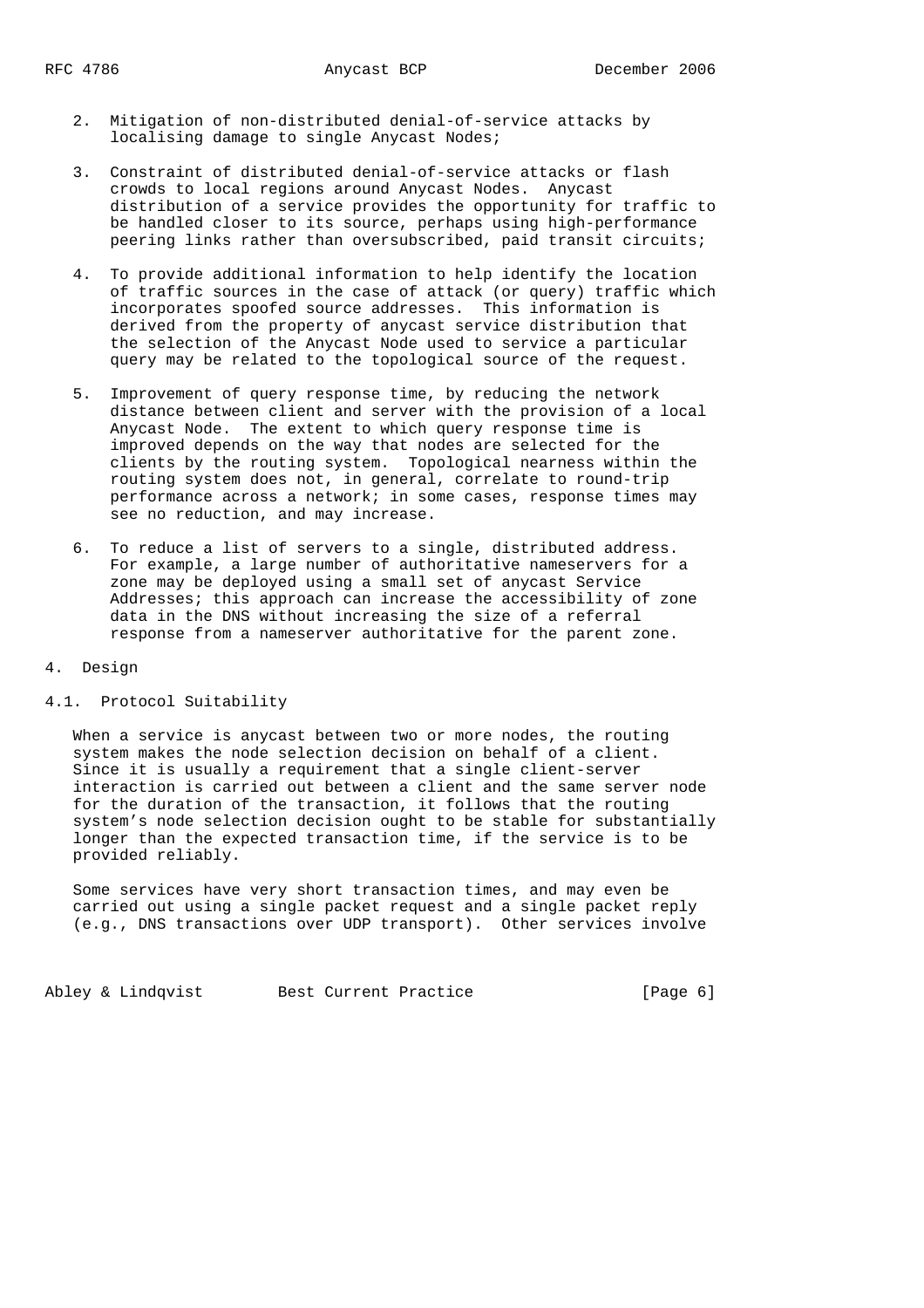far longer-lived transactions (e.g., bulk file downloads and audio visual media streaming).

 Services may be anycast within very predictable routing systems, which can remain stable for long periods of time (e.g., anycast within a well-managed and topologically-simple IGP, where node selection changes only occur as a response to node failures). Other deployments have far less predictable characteristics (see Section 4.4.7).

 The stability of the routing system, together with the transaction time of the service, should be carefully compared when deciding whether a service is suitable for distribution using anycast. In some cases, for new protocols, it may be practical to split large transactions into an initialisation phase that is handled by anycast servers, and a sustained phase that is provided by non-anycast servers, perhaps chosen during the initialisation phase.

 This document deliberately avoids prescribing rules as to which protocols or services are suitable for distribution by anycast; to attempt to do so would be presumptuous.

 Operators should be aware that, especially for long running flows, there are potential failure modes using anycast that are more complex than a simple 'destination unreachable' failure using unicast.

# 4.2. Node Placement

 Decisions as to where Anycast Nodes should be placed will depend to a large extent on the goals of the service distribution. For example:

- o A DNS recursive resolver service might be distributed within an ISP's network, one Anycast Node per site.
- o A root DNS server service might be distributed throughout the Internet; Anycast Nodes could be located in regions with poor external connectivity to ensure that the DNS functions adequately within the region during times of external network failure.
- o An FTP mirror service might include local nodes located at exchange points, so that ISPs connected to that exchange point could download bulk data more cheaply than if they had to use expensive transit circuits.

 In general, node placement decisions should be made with consideration of likely traffic requirements, the potential for flash crowds or denial-of-service traffic, the stability of the local routing system, and the failure modes with respect to node failure or local routing system failure.

Abley & Lindqvist Best Current Practice [Page 7]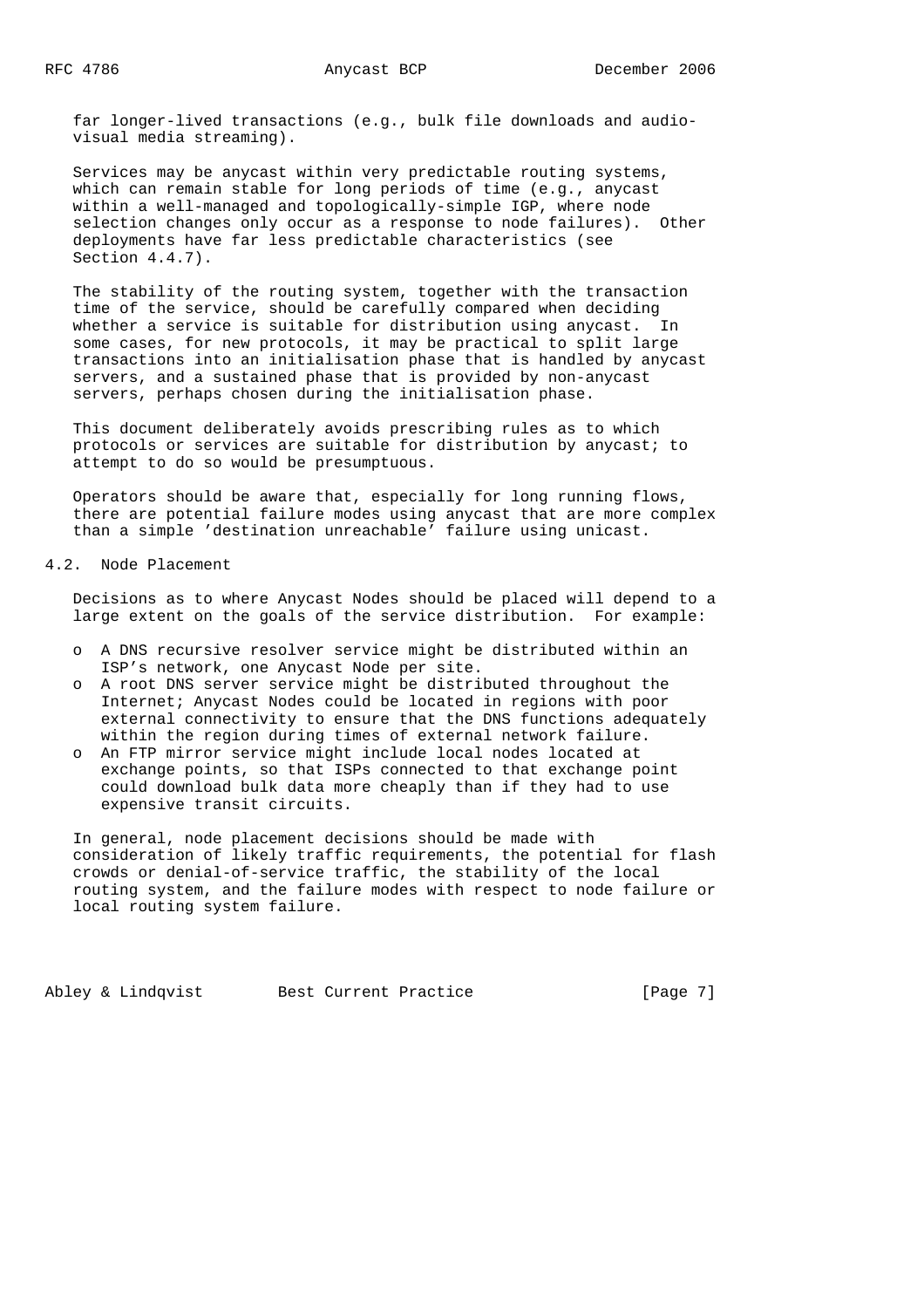## 4.3. Routing Systems

4.3.1. Anycast within an IGP

 There are several common motivations for the distribution of a Service Address within the scope of an IGP:

- 1. to improve service response times by hosting a service close to other users of the network;
- 2. to improve service reliability by providing automatic fail-over to backup nodes; and
- 3. to keep service traffic local in order to avoid congesting wide area links.

 In each case, the decisions as to where and how services are provisioned can be made by network engineers without requiring such operational complexities as regional variances in the configuration of client computers, or deliberate DNS incoherence (causing DNS queries to yield different answers depending on where the queries originate).

When a service is anycast within an IGP, the routing system is typically under the control of the same organisation that is providing the service, and hence the relationship between service transaction characteristics and network stability are likely to be well-understood. This technique is consequently applicable to a larger number of applications than Internet-wide anycast service distribution (see Section 4.1).

 An IGP will generally have no inherent restriction on the length of prefix that can be introduced to it. In this case, there is no need to construct a covering prefix for particular Service Addresses; host routes corresponding to the Service Address can instead be introduced to the routing system. See Section 4.4.2 for more discussion of the requirement for a covering prefix.

 IGPs often feature little or no aggregation of routes, partly due to algorithmic complexities in supporting aggregation. There is little motivation for aggregation in many networks' IGPs in many cases, since the amount of routing information carried in the IGP is small enough that scaling concerns in routers do not arise. For discussion of aggregation risks in other routing systems, see Section 4.4.8.

Abley & Lindqvist Best Current Practice [Page 8]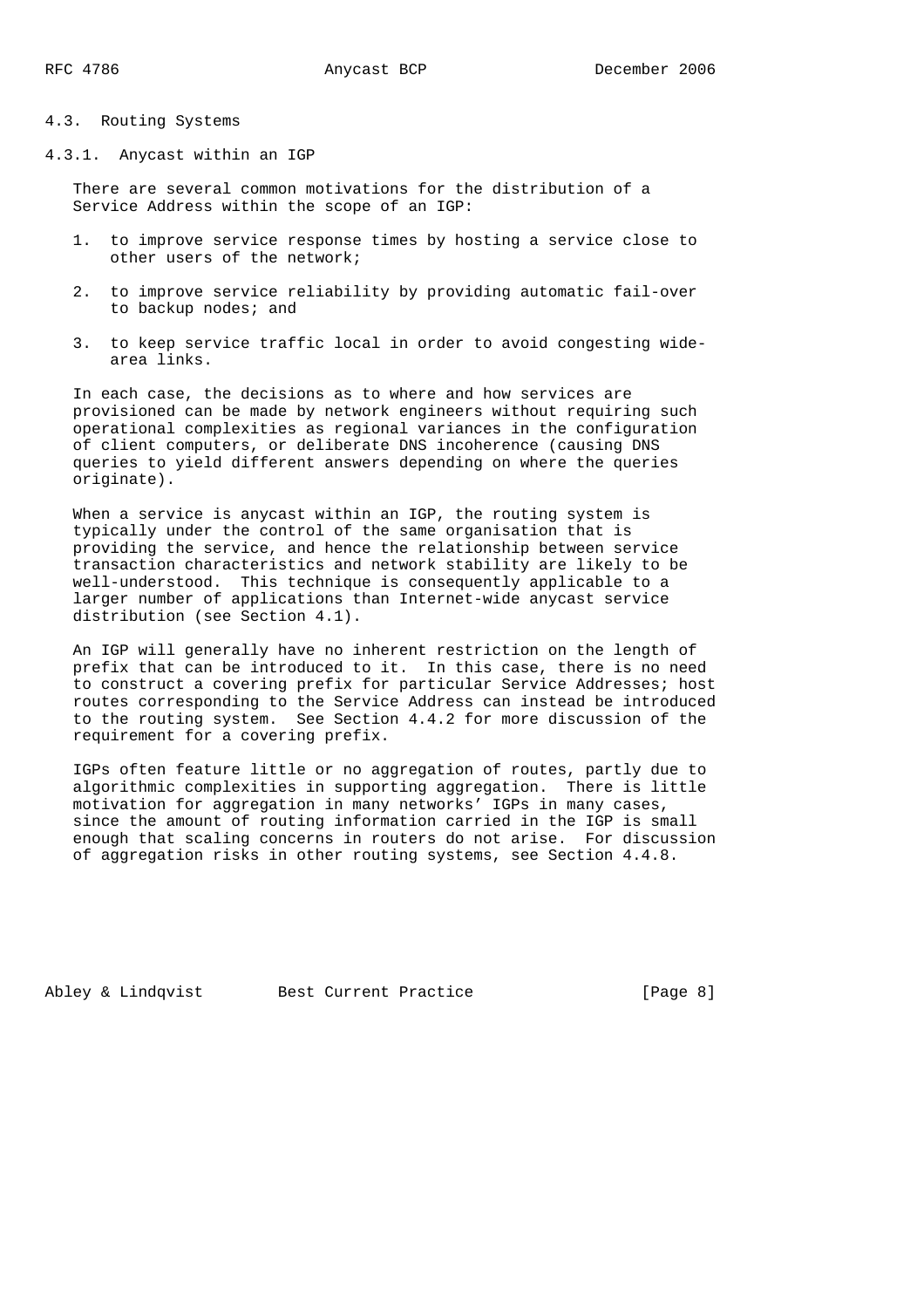By reducing the scope of the IGP to just the hosts providing service (together with one or more gateway routers), this technique can be applied to the construction of server clusters. This application is discussed in some detail in [ISC-TN-2004-1].

4.3.2. Anycast within the Global Internet

 Service Addresses may be anycast within the global Internet routing system in order to distribute services across the entire network. The principal differences between this application and the IGP-scope distribution discussed in Section 4.3.1 are that:

- 1. the routing system is, in general, controlled by other people;
- 2. the routing protocol concerned (BGP), and commonly-accepted practices in its deployment, impose some additional constraints (see Section 4.4).
- 4.4. Routing Considerations
- 4.4.1. Signalling Service Availability

 When a routing system is provided with reachability information for a Service Address from an individual node, packets addressed to that Service Address will start to arrive at the node. Since it is essential for the node to be ready to accept requests before they start to arrive, a coupling between the routing information and the availability of the service at a particular node is desirable.

 Where a routing advertisement from a node corresponds to a single Service Address, this coupling might be such that availability of the service triggers the route advertisement, and non-availability of the service triggers a route withdrawal. This can be achieved using routing protocol implementations on the same server. These implementations provide the service being distributed and are configured to advertise and withdraw the route advertisement in conjunction with the availability (and health) of the software on the host that processes service requests. An example of such an arrangement for a DNS service is included in [ISC-TN-2004-1].

 Where a routing advertisement from a node corresponds to two or more Service Addresses, it may not be appropriate to trigger a route withdrawal due to the non-availability of a single service. Another approach in the case where the service is down at one Anycast Node is to route requests to a different Anycast Node where the service is working normally. This approach is discussed in Section 4.8.

Abley & Lindqvist Best Current Practice [Page 9]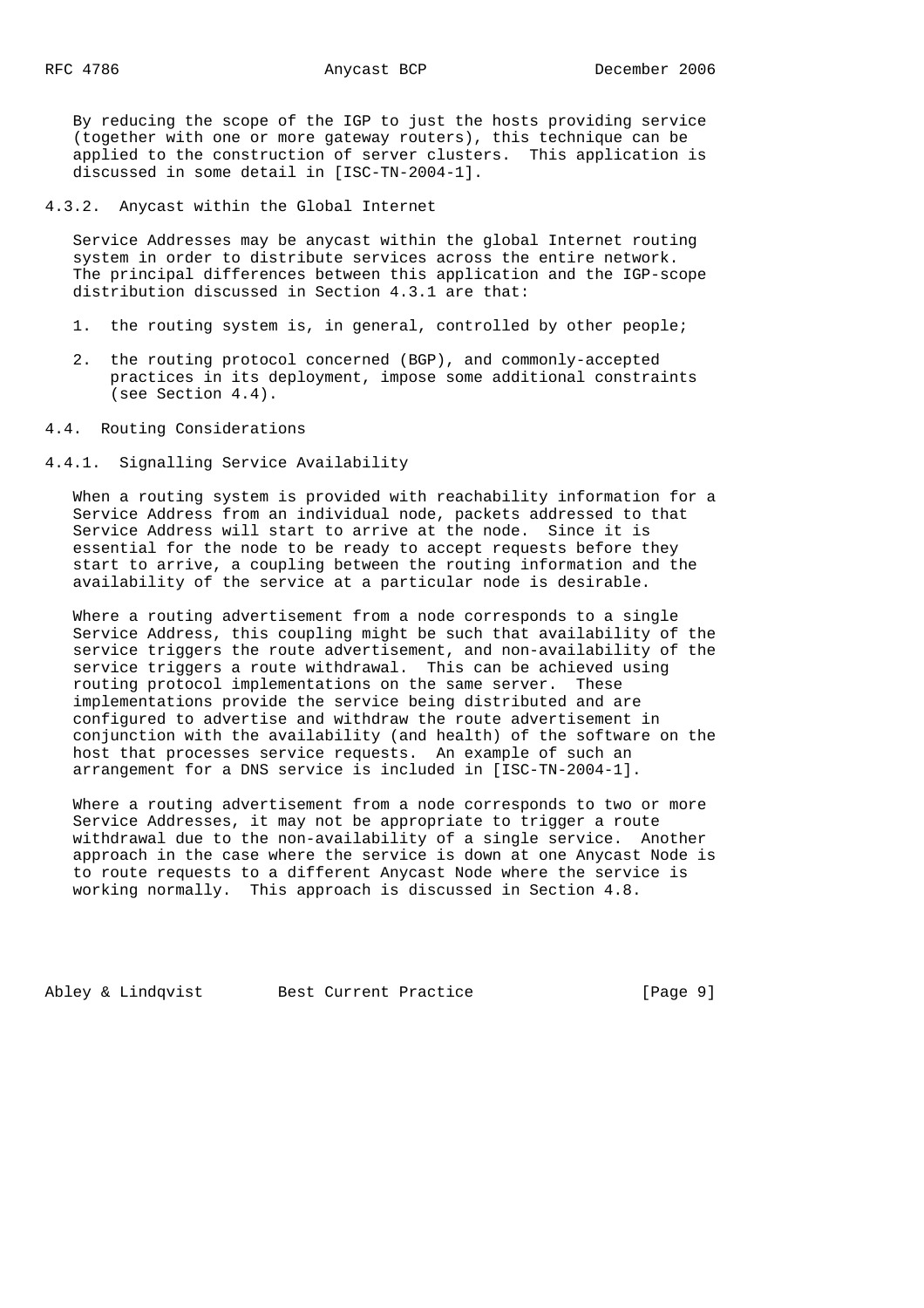Rapid advertisement/withdrawal oscillations can cause operational problems, and nodes should be configured such that rapid oscillations are avoided (e.g., by implementing a minimum delay following a withdrawal before the service can be re-advertised). See Section 4.4.4 for a discussion of route oscillations in BGP.

## 4.4.2. Covering Prefix

 In some routing systems (e.g., the BGP-based routing system of the global Internet), it is not possible, in general, to propagate a host route with confidence that the route will propagate throughout the network. This is a consequence of operational policy, and not a protocol restriction.

 In such cases it is necessary to propagate a route that covers the Service Address, and that has a sufficiently short prefix that it will not be discarded by commonly-deployed import policies. For IPv4 Service Addresses, this is often a 24-bit prefix, but there are other well-documented examples of IPv4 import polices that filter on Regional Internet Registry (RIR) allocation boundaries, and hence some experimentation may be prudent. Corresponding import policies for IPv6 prefixes also exist. See Section 4.5 for more discussion of IPv6 Service Addresses and corresponding anycast routes.

 The propagation of a single route per service has some associated scaling issues, which are discussed in Section 4.4.8.

 Where multiple Service Addresses are covered by the same covering route, there is no longer a tight coupling between the advertisement of that route and the individual services associated with the covered host routes. The resulting impact on signalling availability of individual services is discussed in Section 4.4.1 and Section 4.8.

# 4.4.3. Equal-Cost Paths

 Some routing systems support equal-cost paths to the same destination. Where multiple, equal-cost paths exist and lead to different Anycast Nodes, there is a risk that different request packets associated with a single transaction might be delivered to more than one node. Services provided over TCP [RFC0793] necessarily involve transactions with multiple request packets, due to the TCP setup handshake.

 For services that are distributed across the global Internet using BGP, equal-cost paths are normally not a consideration: BGP's exit selection algorithm usually selects a single, consistent exit for a

Abley & Lindqvist Best Current Practice [Page 10]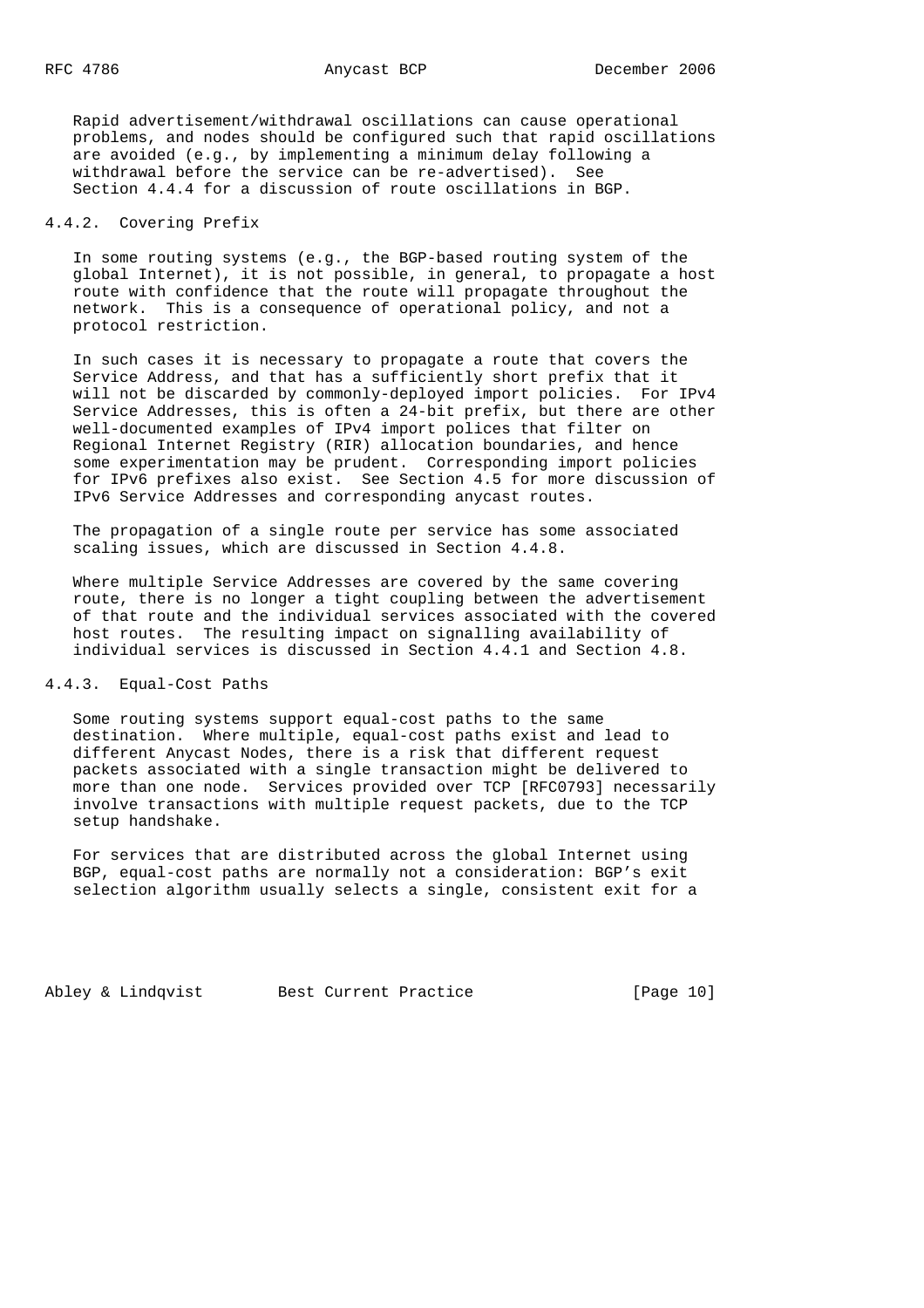single destination regardless of whether multiple candidate paths exist. Implementations of BGP exist that support multi-path exit selection, however.

 Equal-cost paths are commonly supported in IGPs. Multi-node selection for a single transaction can be avoided in most cases by careful consideration of IGP link metrics, or by applying equal-cost multi-path (ECMP) selection algorithms, which cause a single node to be selected for a single multi-packet transaction. For an example of the use of hash-based ECMP selection in anycast service distribution, see [ISC-TN-2004-1].

 Other ECMP selection algorithms are commonly available, including those in which packets from the same flow are not guaranteed to be routed towards the same destination. ECMP algorithms that select a route on a per-packet basis rather than per-flow are commonly referred to as performing "Per Packet Load Balancing" (PPLB).

 With respect to anycast service distribution, some uses of PPLB may cause different packets from a single multi-packet transaction sent by a client to be delivered to different Anycast Nodes, effectively making the anycast service unavailable. Whether this affects specific anycast services will depend on how and where Anycast Nodes are deployed within the routing system, and on where the PPLB is being performed:

- 1. PPLB across multiple, parallel links between the same pair of routers should cause no node selection problems;
- 2. PPLB across diverse paths within a single autonomous system (AS), where the paths converge to a single exit as they leave the AS, should cause no node selection problems;
- 3. PPLB across links to different neighbour ASes, where the neighbour ASes have selected different nodes for a particular anycast destination will, in general, cause request packets to be distributed across multiple Anycast Nodes. This will have the effect that the anycast service is unavailable to clients downstream of the router performing PPLB.

 The uses of PPLB that have the potential to interact badly with anycast service distribution can also cause persistent packet reordering. A network path that persistently reorders segments will degrade the performance of traffic carried by TCP [Allman2000]. TCP, according to several documented measurements, accounts for the bulk of traffic carried on the Internet ([McCreary2000], [Fomenkov2004]). Consequently, in many cases, it is reasonable to consider networks making such use of PPLB to be pathological.

Abley & Lindqvist Best Current Practice [Page 11]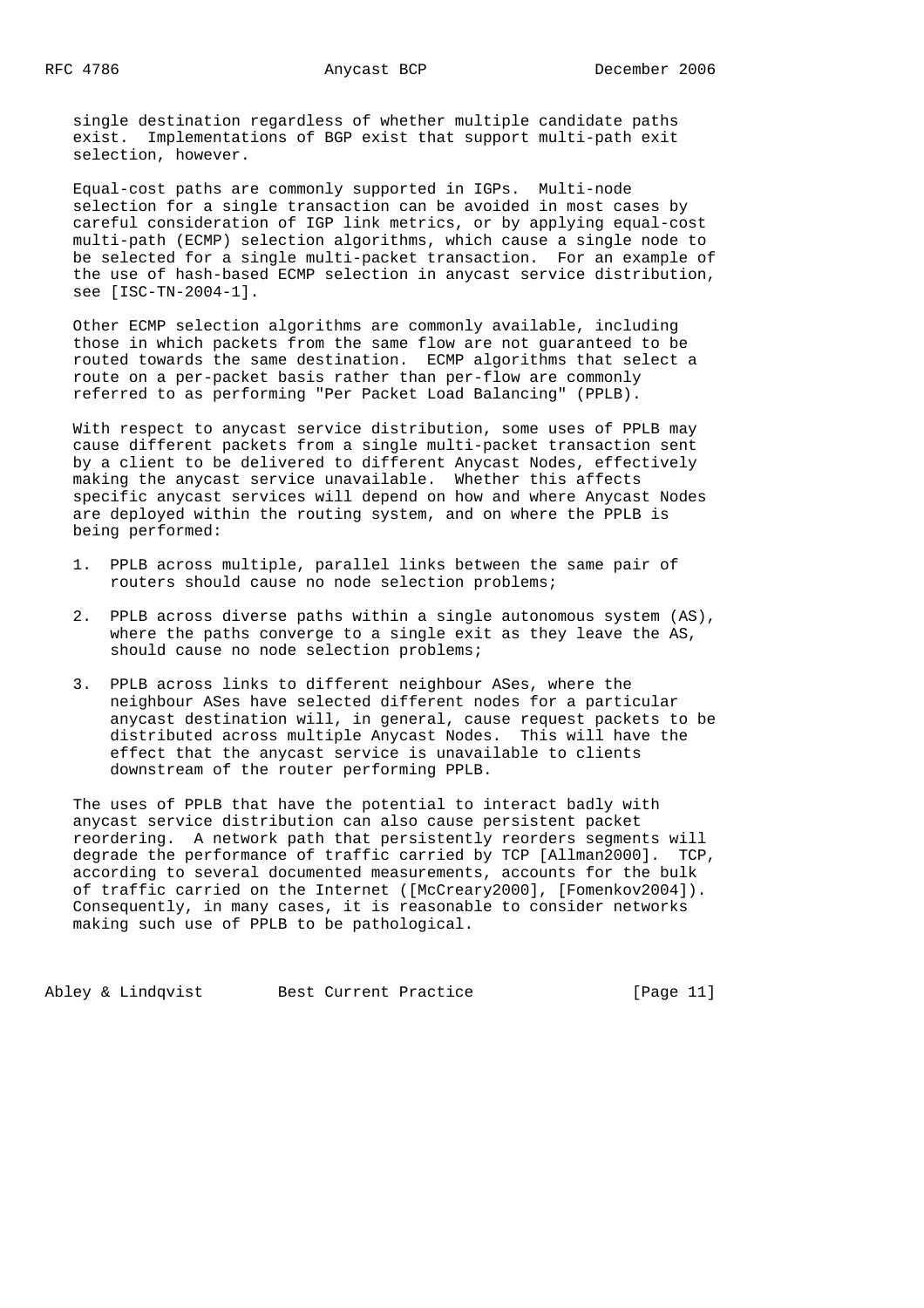# 4.4.4. Route Dampening

 Frequent advertisements and withdrawals of individual prefixes in BGP are known as flaps. Rapid flapping can lead to CPU exhaustion on routers quite remote from the source of the instability, and for this reason rapid route oscillations are frequently "dampened", as described in [RFC2439].

 A dampened path will be suppressed by routers for an interval that increases according to the frequency of the observed oscillation; a suppressed path will not propagate. Hence, a single router can prevent the propagation of a flapping prefix to the rest of an autonomous system, affording other routers in the network protection from the instability.

 Some implementations of flap dampening penalise oscillating advertisements based on the observed AS\_PATH, and not on Network Layer Reachability Information (NLRI; see [RFC4271]). For this reason, network instability that leads to route flapping from a single Anycast Node, will not generally cause advertisements from other nodes (which have different AS\_PATH attributes) to be dampened by these implementations.

 To limit the opportunity of such implementations to penalise advertisements originating from different Anycast Nodes in response to oscillations from just a single node, care should be taken to arrange that the AS\_PATH attributes on routes from different nodes are as diverse as possible. For example, Anycast Nodes should use the same origin AS for their advertisements, but might have different upstream ASes.

 Where different implementations of flap dampening are prevalent, individual nodes' instability may result in stable nodes becoming unavailable. In mitigation, the following measures may be useful:

- 1. Judicious deployment of Local Nodes in combination with especially stable Global Nodes (with high inter-AS path splay, redundant hardware, power, etc.) may help limit oscillation problems to the Local Nodes' limited regions of influence;
- 2. Aggressive flap-dampening of the service prefix close to the origin (e.g., within an Anycast Node, or in adjacent ASes of each Anycast Node) may also help reduce the opportunity of remote ASes to see oscillations at all.

Abley & Lindqvist Best Current Practice [Page 12]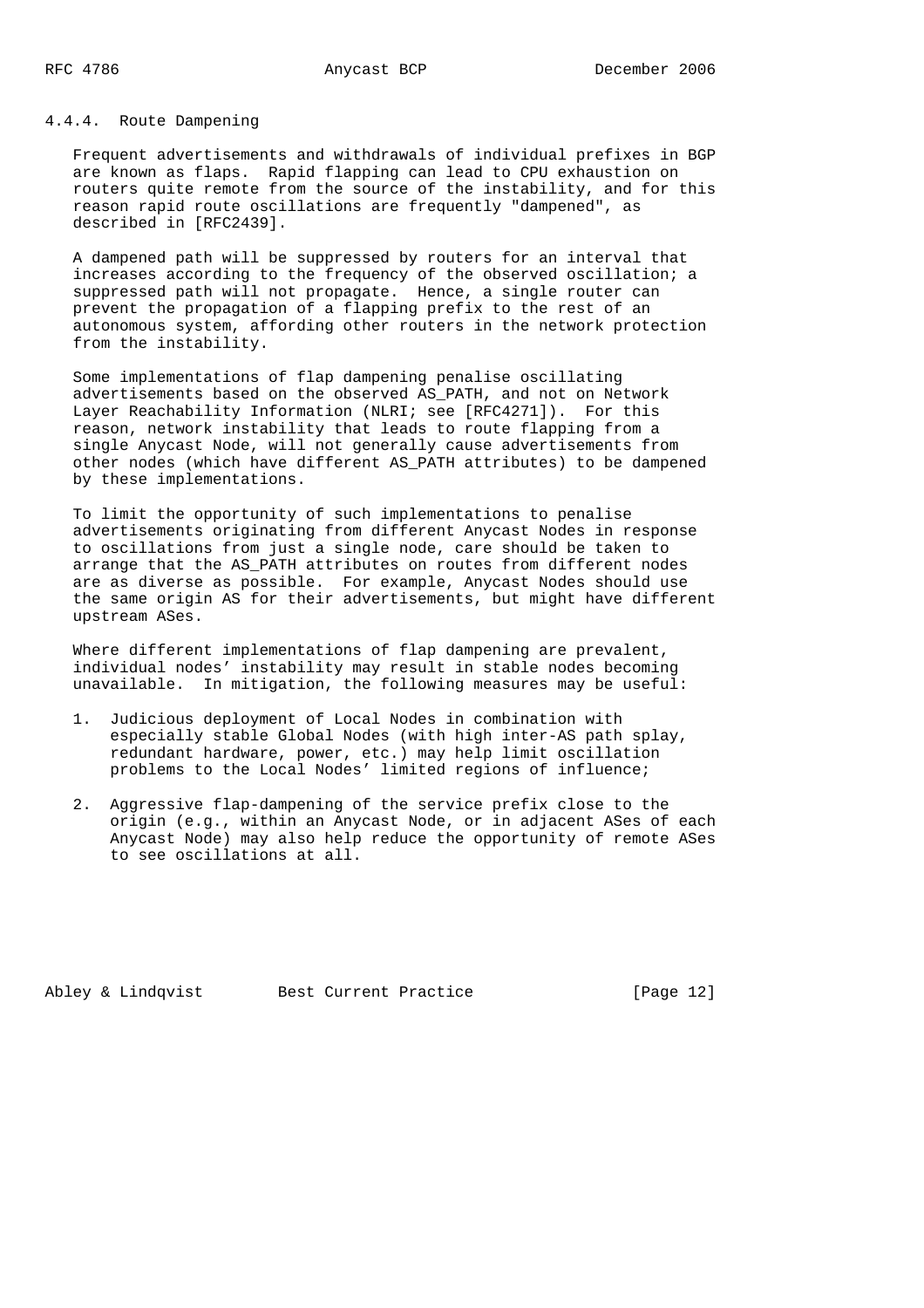# 4.4.5. Reverse Path Forwarding Checks

 Reverse Path Forwarding (RPF) checks, first described in [RFC2267], are commonly deployed as part of ingress interface packet filters on routers in the Internet in order to deny packets whose source addresses are spoofed (see also RFC 2827 [RFC2827]). Deployed implementations of RPF make several modes of operation available (e.g., "loose" and "strict").

 Some modes of RPF can cause non-spoofed packets to be denied when they originate from multi-homed sites, since selected paths might legitimately not correspond with the ingress interface of non-spoofed packets from the multi-homed site. This issue is discussed in [RFC3704].

 A collection of Anycast Nodes deployed across the Internet is largely indistinguishable from a distributed, multi-homed site to the routing system, and hence this risk also exists for Anycast Nodes, even if individual nodes are not multi-homed. Care should be taken to ensure that each Anycast Node is treated as a multi-homed network, and that the corresponding recommendations in [RFC3704] with respect to RPF checks are heeded.

# 4.4.6. Propagation Scope

 In the context of anycast service distribution across the global Internet, Global Nodes are those that are capable of providing service to clients anywhere in the network; reachability information for the service is propagated globally, without restriction, by advertising the routes covering the Service Addresses for global transit to one or more providers.

 More than one Global Node can exist for a single service (and indeed this is often the case, for reasons of redundancy and load-sharing).

 In contrast, it is sometimes desirable to deploy an Anycast Node that only provides services to a local catchment of autonomous systems, and that is deliberately not available to the entire Internet; such nodes are referred to in this document as Local Nodes. An example of circumstances in which a Local Node may be appropriate are nodes designed to serve a region with rich internal connectivity but unreliable, congested, or expensive access to the rest of the Internet.

 Local Nodes advertise covering routes for Service Addresses in such a way that their propagation is restricted. This might be done using well-known community string attributes such as NO\_EXPORT [RFC1997] or NOPEER [RFC3765], or by arranging with peers to apply a conventional

Abley & Lindqvist Best Current Practice [Page 13]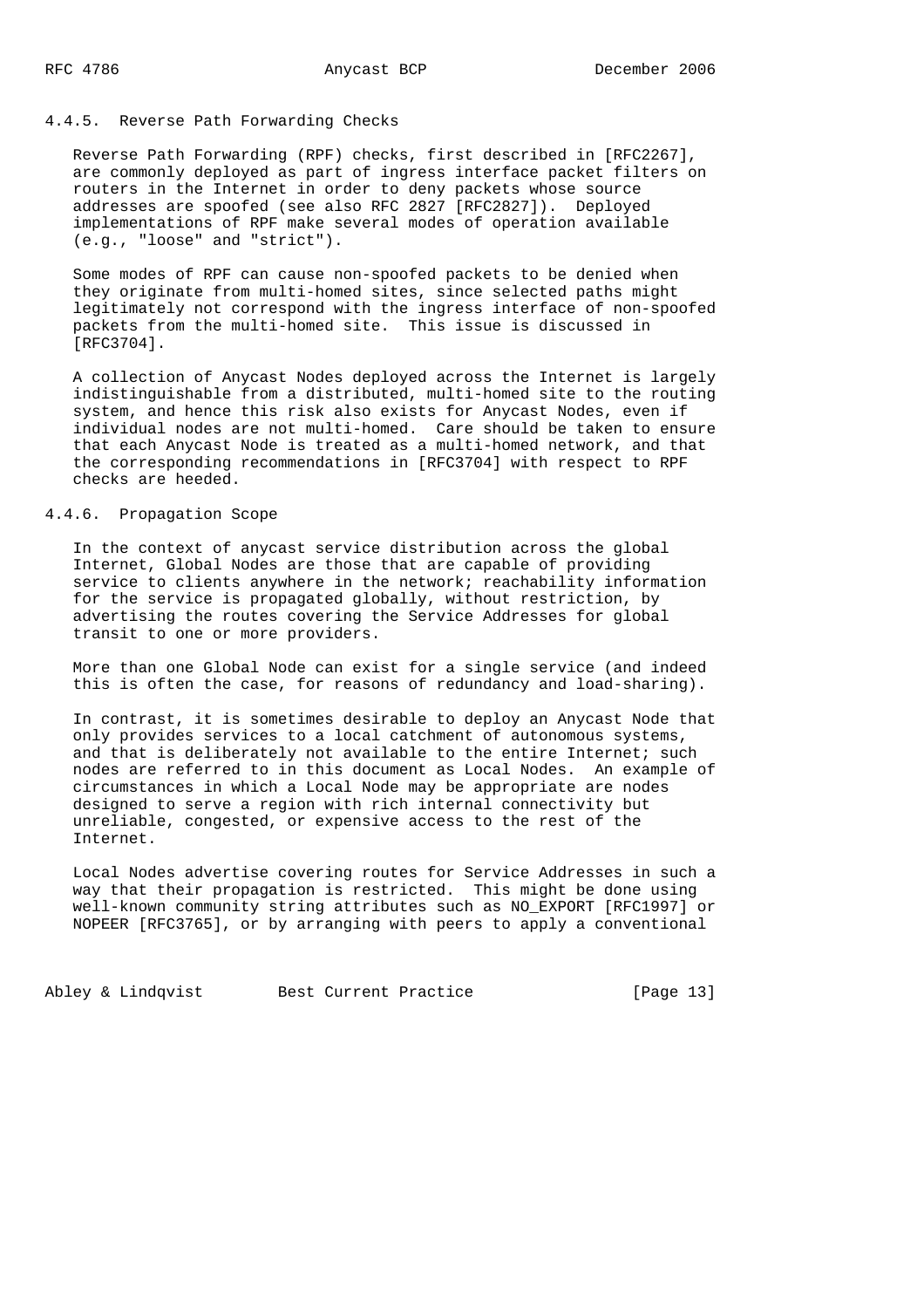"peering" import policy instead of a "transit" import policy, or some suitable combination of measures.

 Advertising reachability to Service Addresses from Local Nodes should ideally be done using a routing policy that requires presence of explicit attributes for propagation, rather than relying on implicit (default) policy. Inadvertent propagation of a route beyond its intended horizon can result in capacity problems for Local Nodes, which might degrade service performance network-wide.

## 4.4.7. Other Peoples' Networks

 When anycast services are deployed across networks operated by others, their reachability is dependent on routing policies and topology changes (planned and unplanned), which are unpredictable and sometimes difficult to identify. Since the routing system may include networks operated by multiple, unrelated organisations, the possibility of unforeseen interactions resulting from the combinations of unrelated changes also exists.

 The stability and predictability of such a routing system should be taken into consideration when assessing the suitability of anycast as a distribution strategy for particular services and protocols (see also Section 4.1).

 By way of mitigation, routing policies used by Anycast Nodes across such routing systems should be conservative, individual nodes' internal and external/connecting infrastructure should be scaled to support loads far in excess of the average, and the service should be monitored proactively from many points in order to avoid unpleasant surprises (see Section 5.1).

# 4.4.8. Aggregation Risks

 The propagation of a single route for each anycast service does not scale well for routing systems in which the load of routing information that must be carried is a concern, and where there are potentially many services to distribute. For example, an autonomous system that provides services to the Internet with N Service Addresses covered by a single exported route would need to advertise (N+1) routes, if each of those services were to be distributed using anycast.

 The common practice of applying minimum prefix-length filters in import policies on the Internet (see Section 4.4.2) means that for a route covering a Service Address to be usefully propagated the prefix length must be substantially less than that required to advertise just the host route. Widespread advertisement of short prefixes for

Abley & Lindqvist Best Current Practice [Page 14]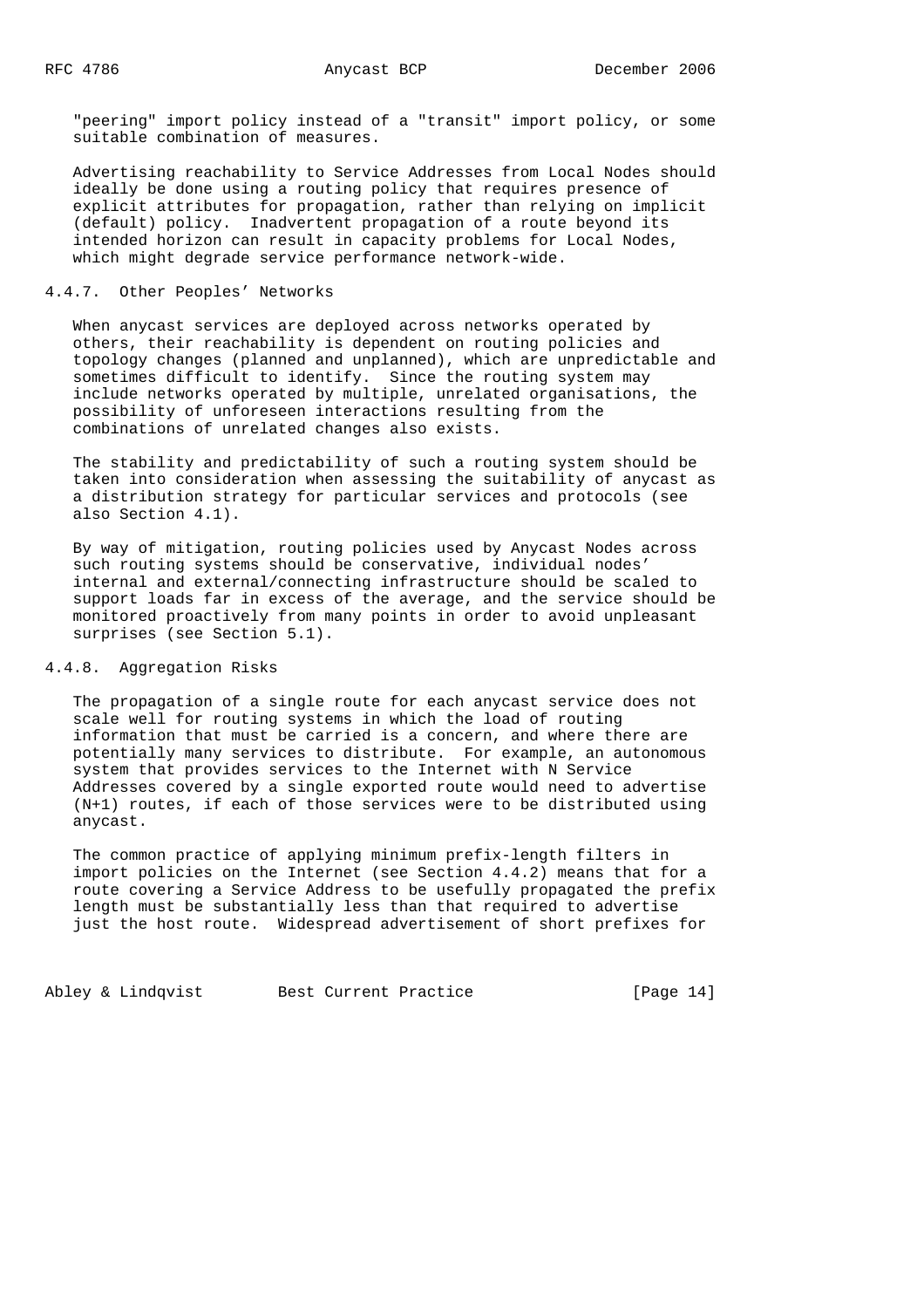individual services, hence, also has a negative impact on address conservation.

 Both of these issues can be mitigated to some extent by the use of a single covering prefix to accommodate multiple Service Addresses, as described in Section 4.8. This implies a de-coupling of the route advertisement from individual service availability (see Section 4.4.1), however, with attendant risks to the stability of the service as a whole (see Section 4.7).

 In general, the scaling problems described here prevent anycast from being a useful, general approach for service distribution on the global Internet. It remains, however, a useful technique for distributing a limited number of Internet-critical services, as well as in smaller networks where the aggregation concerns discussed here do not apply.

#### 4.5. Addressing Considerations

 Service Addresses should be unique within the routing system that connects all Anycast Nodes to all possible clients of the service. Service Addresses must also be chosen so that corresponding routes will be allowed to propagate within that routing system.

 For an IPv4-numbered service deployed across the Internet, for example, an address might be chosen from a block where the minimum RIR allocation size is 24 bits, and reachability to that address might be provided by originating the covering 24-bit prefix.

 For an IPv4-numbered service deployed within a private network, a locally-unused [RFC1918] address might be chosen, and reachability to that address might be signalled using a (32-bit) host route.

 For IPv6-numbered services, Anycast Addresses are not scoped differently from unicast addresses. As such, the guidelines for address suitability presented for IPv4 follow for IPv6. Note that historical prohibitions on anycast distribution of services over IPv6 have been removed from the IPv6 addressing specification in [RFC4291].

## 4.6. Data Synchronisation

 Although some services have been deployed in localised form (such that clients from particular regions are presented with regionally relevant content), many services have the property that responses to client requests should be consistent, regardless of where the request originates. For a service distributed using anycast, that implies that different Anycast Nodes must operate in a consistent manner and,

Abley & Lindqvist Best Current Practice [Page 15]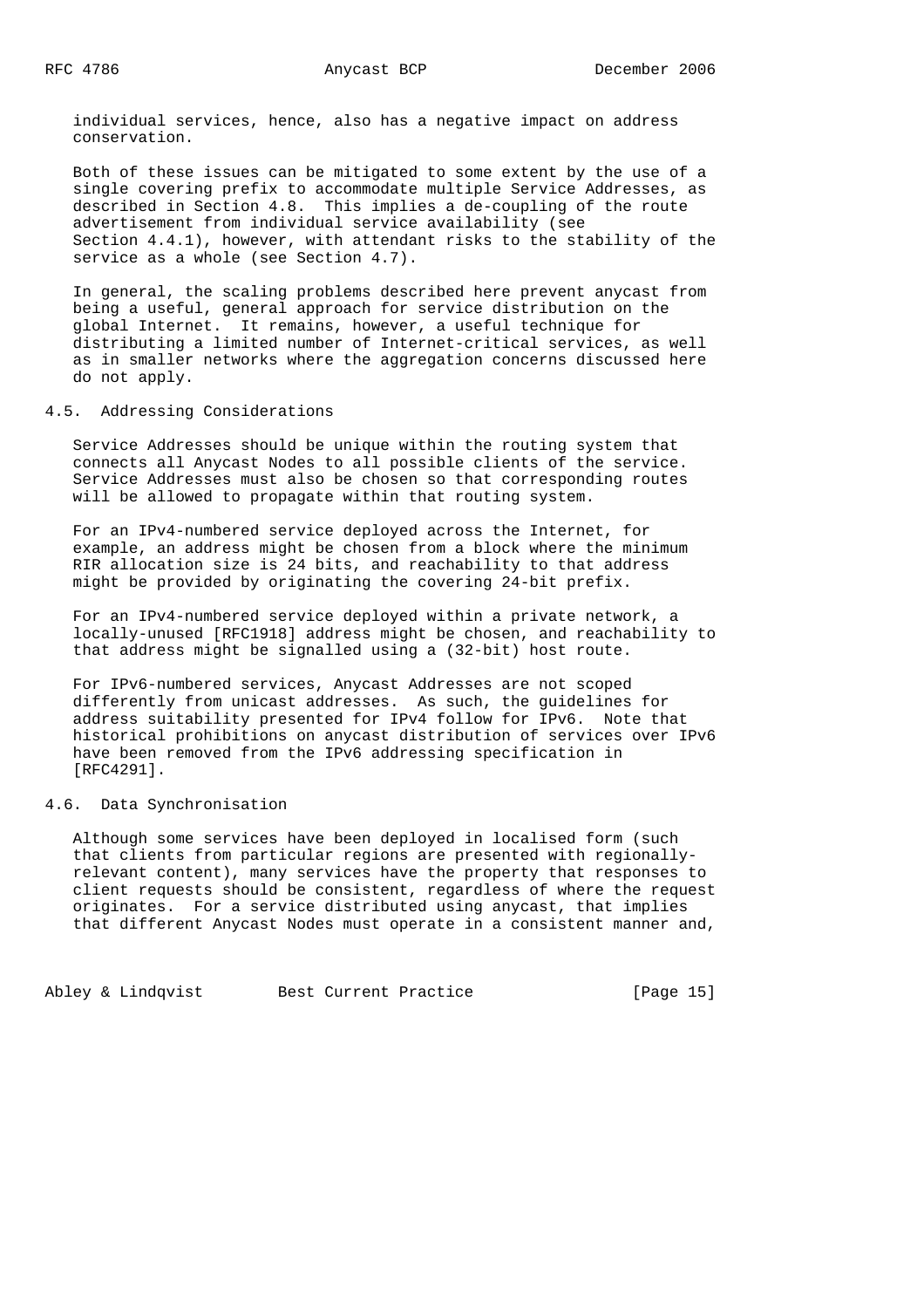where that consistent behaviour is based on a data set, the data concerned be synchronised between nodes.

 The mechanism by which data is synchronised depends on the nature of the service; examples are zone transfers for authoritative DNS servers and rsync for FTP archives. In general, the synchronisation of data between Anycast Nodes will involve transactions between non anycast addresses.

 Data synchronisation across public networks should be carried out with appropriate authentication and encryption.

#### 4.7. Node Autonomy

 For an anycast deployment whose goals include improved reliability through redundancy, it is important to minimise the opportunity for a single defect to compromise many (or all) nodes, or for the failure of one node to provide a cascading failure that brings down additional successive nodes until the service as a whole is defeated.

 Co-dependencies are avoided by making each node as autonomous and self-sufficient as possible. The degree to which nodes can survive failure elsewhere depends on the nature of the service being delivered, but for services which accommodate disconnected operation (e.g., the timed propagation of changes between master and slave servers in the DNS) a high degree of autonomy can be achieved.

 The possibility of cascading failure due to load can also be reduced by the deployment of both Global and Local Nodes for a single service, since the effective fail-over path of traffic is, in general, from Local Node to Global Node; traffic that might sink one Local Node is unlikely to sink all Local Nodes, except in the most degenerate cases.

 The chance of cascading failure due to a software defect in an operating system or server can be reduced in many cases by deploying nodes running different implementations of operating system, server software, routing protocol software, etc., such that a defect that appears in a single component does not affect the whole system.

 It should be noted that these approaches to increase node autonomy are, to varying degrees, contrary to the practical goals of making a deployed service straightforward to operate. A service that is overly complex is more likely to suffer from operator error than a service that is more straightforward to run. Careful consideration should be given to all of these aspects so that an appropriate balance may be found.

Abley & Lindqvist Best Current Practice [Page 16]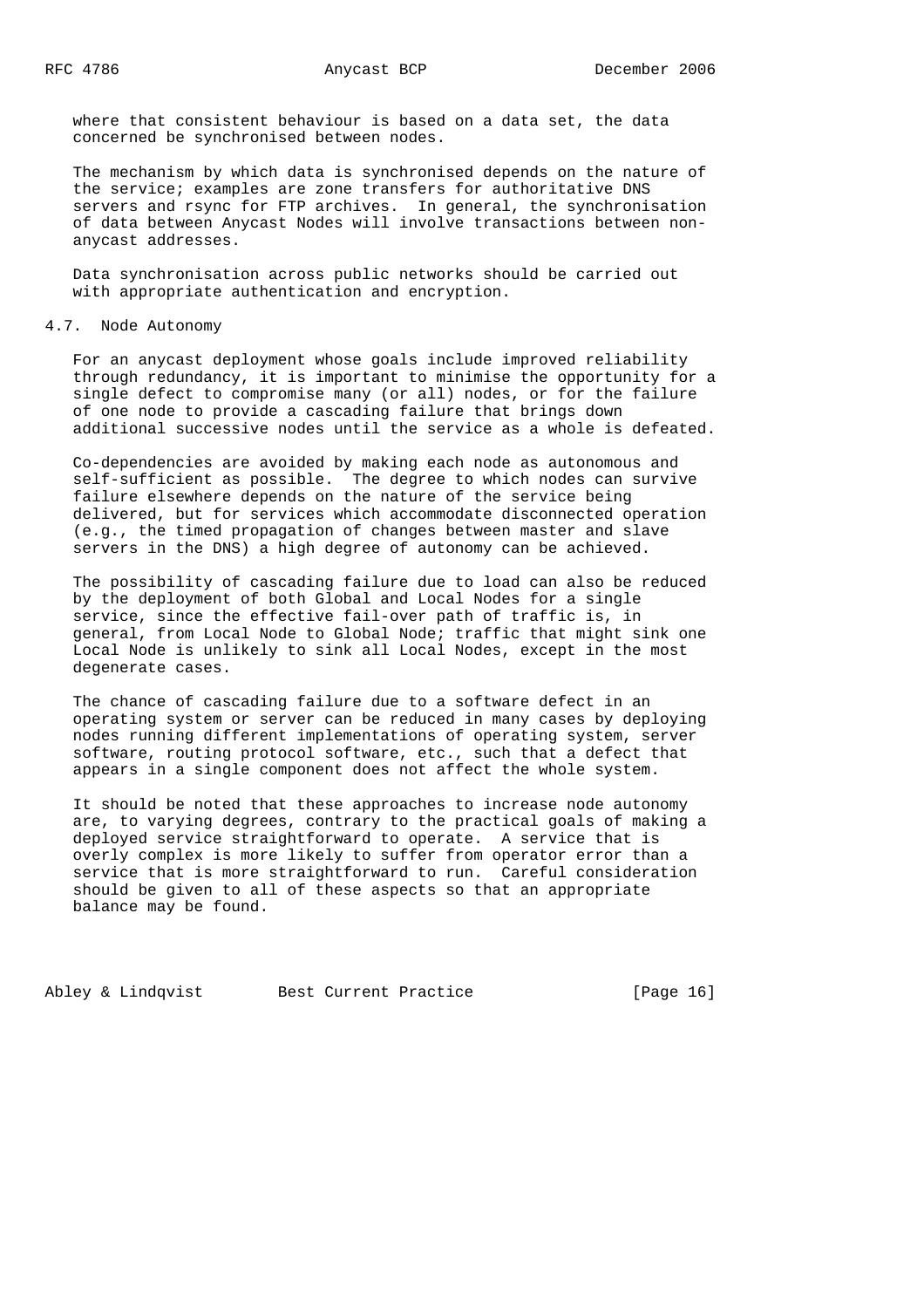4.8. Multi-Service Nodes

 For a service distributed across a routing system where covering prefixes are required to announce reachability to a single Service Address (see Section 4.4.2), special consideration is required in the case where multiple services need to be distributed across a single set of nodes. This results from the requirement to signal availability of individual services to the routing system so that requests for service are not received by nodes that are not able to process them (see Section 4.4.1).

Several approaches are described in the following sections.

#### 4.8.1. Multiple Covering Prefixes

 Each Service Address is chosen such that only one Service Address is covered by each advertised prefix. Advertisement and withdrawal of a single covering prefix can be tightly coupled to the availability of the single associated service.

 This is the most straightforward approach. However, since it makes very poor utilisation of globally-unique addresses, it is only suitable for use for a small number of critical, infrastructural services such as root DNS servers. General Internet-wide deployment of services using this approach will not scale.

# 4.8.2. Pessimistic Withdrawal

 Multiple Service Addresses are chosen such that they are covered by a single prefix. Advertisement and withdrawal of the single covering prefix is coupled to the availability of all associated services; if any individual service becomes unavailable, the covering prefix is withdrawn.

 The coupling between service availability and advertisement of the covering prefix is complicated by the requirement that all Service Addresses must be available -- the announcement needs to be triggered by the presence of all component routes, and not just a single covered route.

 The fact that a single malfunctioning service causes all deployed services in a node to be taken off-line may make this approach unsuitable for many applications.

Abley & Lindqvist Best Current Practice [Page 17]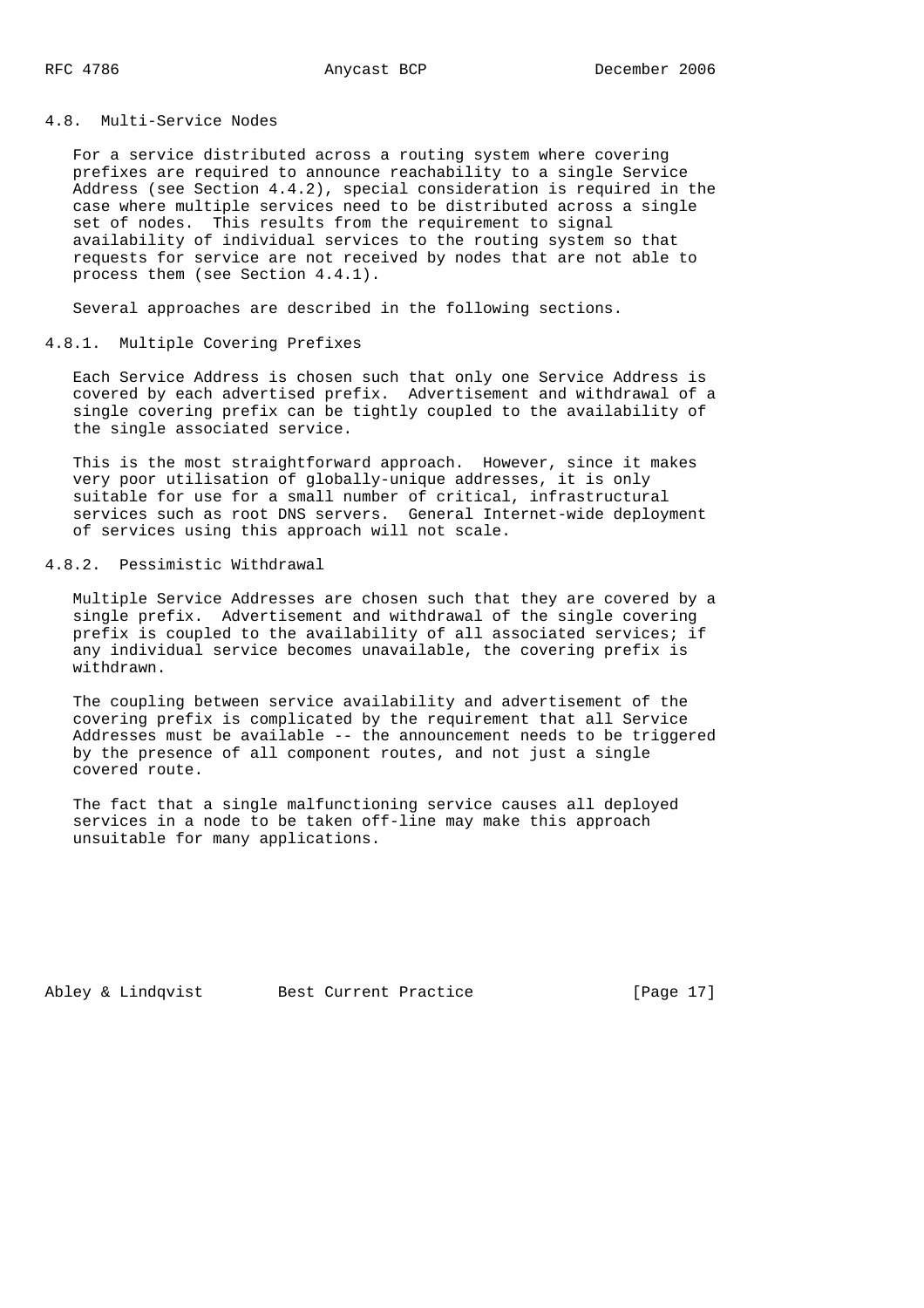#### 4.8.3. Intra-Node Interior Connectivity

 Multiple Service Addresses are chosen such that they are covered by a single prefix. Advertisement and withdrawal of the single covering prefix is coupled to the availability of any one service. Nodes have interior connectivity, e.g., using tunnels. Host routes for Service Addresses are distributed using an IGP that extends to include routers at all nodes.

 In the event that a service is unavailable at one node, but available at other nodes, a request may be routed over the interior network from the receiving node towards some other node for processing.

 In the event that some local services in a node are down and the node is disconnected from other nodes, continued advertisement of the covering prefix might cause requests to become black-holed.

 This approach allows reasonable address utilisation of the netblock covered by the announced prefix, at the expense of reduced autonomy of individual nodes; the IGP in which all nodes participate can be viewed as a single point of failure.

# 4.9. Node Identification by Clients

 From time to time, all clients of deployed services experience problems, and those problems require diagnosis. A service distributed using anycast imposes an additional variable on the diagnostic process over a simple, unicast service -- the particular Anycast Node that is handling a client's request.

 In some cases, common network-level diagnostic tools such as traceroute may be sufficient to identify the node being used by a client. However, the use of such tools may be beyond the abilities of users at the client side of a transaction, and, in any case, network conditions at the time of the problem may change by the time such tools are exercised.

 Troubleshooting problems with anycast services is greatly facilitated if mechanisms to determine the identity of a node are designed into the protocol. Examples of such mechanisms include the NSID option in DNS [NSID] and the common inclusion of hostname information in SMTP servers' initial greeting at session initiation [RFC2821].

 Provision of such in-band mechanisms for node identification is strongly recommended for services to be distributed using anycast.

Abley & Lindqvist Best Current Practice [Page 18]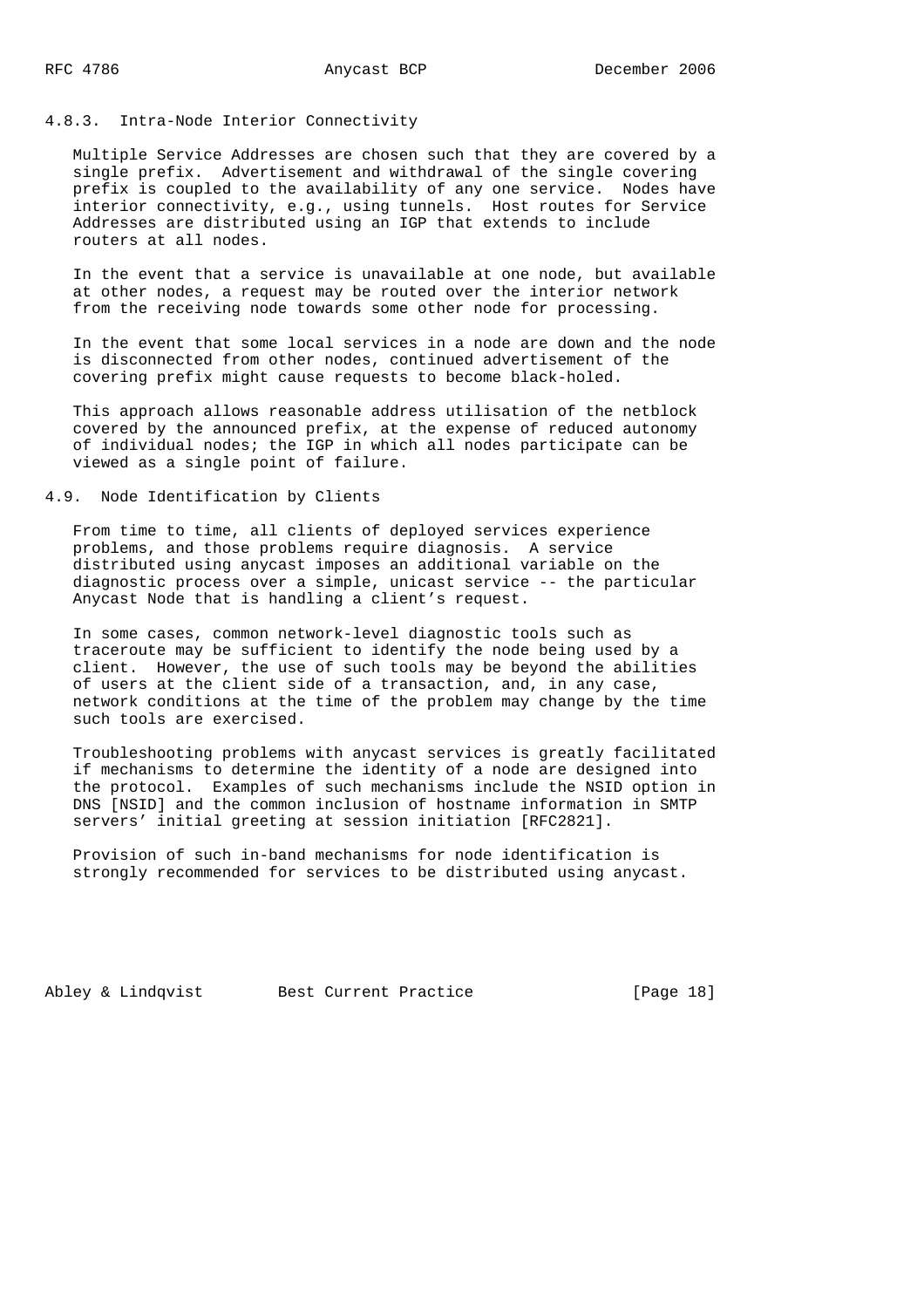#### 5. Service Management

# 5.1. Monitoring

 Monitoring a service that is distributed is more complex than monitoring a non-distributed service, since the observed accuracy and availability of the service is, in general, different when viewed from clients attached to different parts of the network. When a problem is identified, it is also not always obvious which node served the request, and hence which node is malfunctioning.

 It is recommended that distributed services are monitored from probes distributed representatively across the routing system, and, where possible, the identity of the node answering individual requests is recorded along with performance and availability statistics. The RIPE NCC DNSMON service [DNSMON] is an example of such monitoring for the DNS.

 Monitoring the routing system (from a variety of places, in the case of routing systems where perspective is relevant) can also provide useful diagnostics for troubleshooting service availability. This can be achieved using dedicated probes, or public route measurement facilities on the Internet such as the RIPE NCC Routing Information Service [RIS] and the University of Oregon Route Views Project [ROUTEVIEWS].

 Monitoring the health of the component devices in an anycast deployment of a service (hosts, routers, etc.) is straightforward, and can be achieved using the same tools and techniques commonly used to manage other network-connected infrastructure, without the additional complexity involved in monitoring anycast Service Addresses.

- 6. Security Considerations
- 6.1. Denial-of-Service Attack Mitigation

 This document describes mechanisms for deploying services on the Internet that can be used to mitigate vulnerability to attack:

 1. An Anycast Node can act as a sink for attack traffic originated within its sphere of influence, preventing nodes elsewhere from having to deal with that traffic;

Abley & Lindqvist Best Current Practice [Page 19]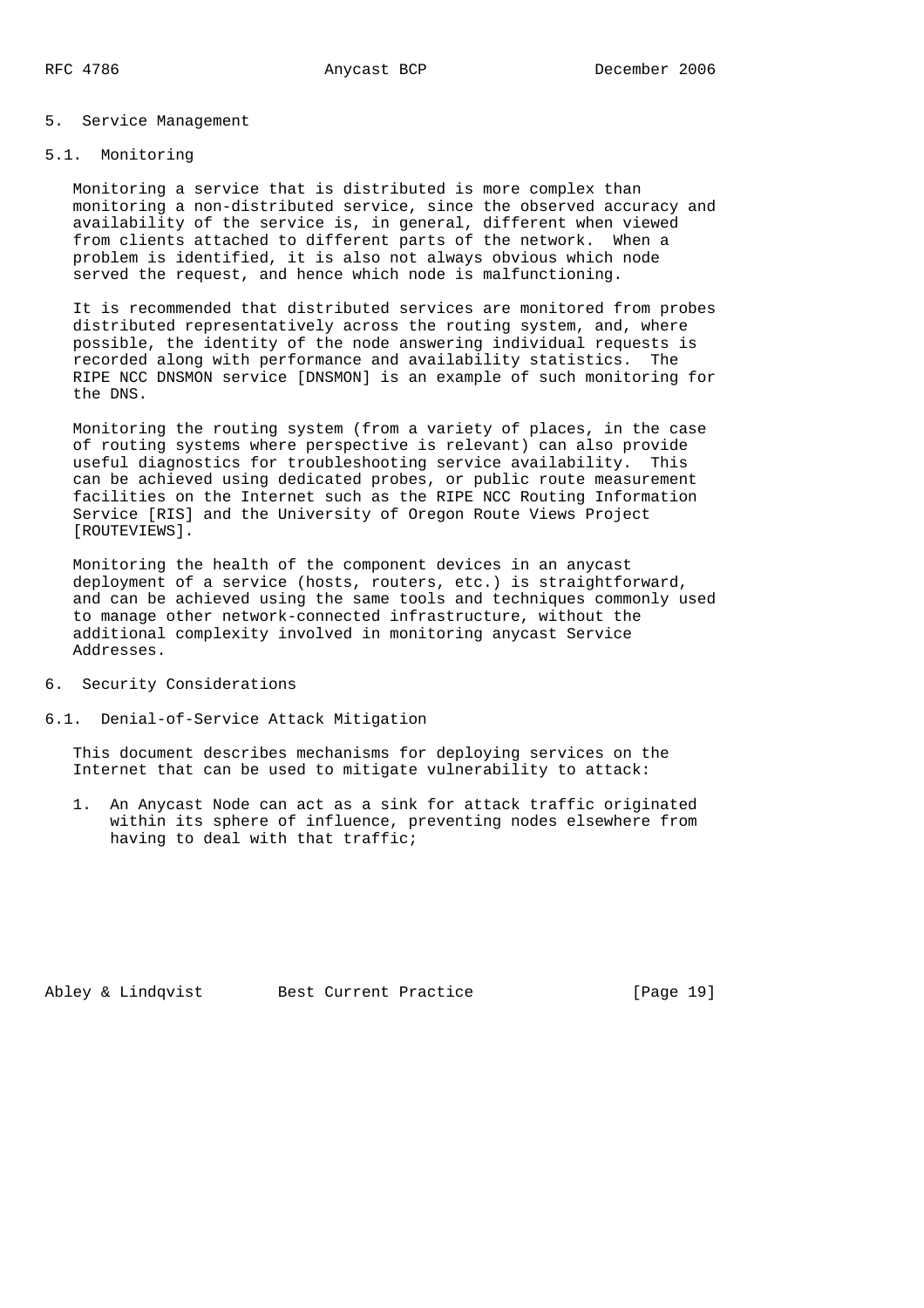2. The task of dealing with attack traffic whose sources are widely distributed is itself distributed across all the nodes that contribute to the service. Since the problem of sorting between legitimate and attack traffic is distributed, this may lead to better scaling properties than a service that is not distributed.

## 6.2. Service Compromise

 The distribution of a service across several (or many) autonomous nodes imposes increased monitoring as well as an increased systems administration burden on the operator of the service, which might reduce the effectiveness of host and router security.

 The potential benefit of being able to take compromised servers off line without compromising the service can only be realised if there are working procedures to do so quickly and reliably.

### 6.3. Service Hijacking

 It is possible that an unauthorised party might advertise routes corresponding to anycast Service Addresses across a network, and by doing so, capture legitimate request traffic or process requests in a manner that compromises the service (or both). A rogue Anycast Node might be difficult to detect by clients or by the operator of the service.

 The risk of service hijacking by manipulation of the routing system exists regardless of whether a service is distributed using anycast. However, the fact that legitimate Anycast Nodes are observable in the routing system may make it more difficult to detect rogue nodes.

 Many protocols that incorporate authentication or integrity protection provide those features in a robust fashion, e.g., using periodic re-authentication within a single session, or integrity protection at either the channel (e.g., [RFC2845], [RFC3207]) or message (e.g., [RFC4033], [RFC2311]) levels. Protocols that are less robust may be more vulnerable to session hijacking. Given the greater opportunity for undetected session hijack with anycast services, the use of robust protocols is recommended for anycast services that require authentication or integrity protection.

Abley & Lindqvist Best Current Practice [Page 20]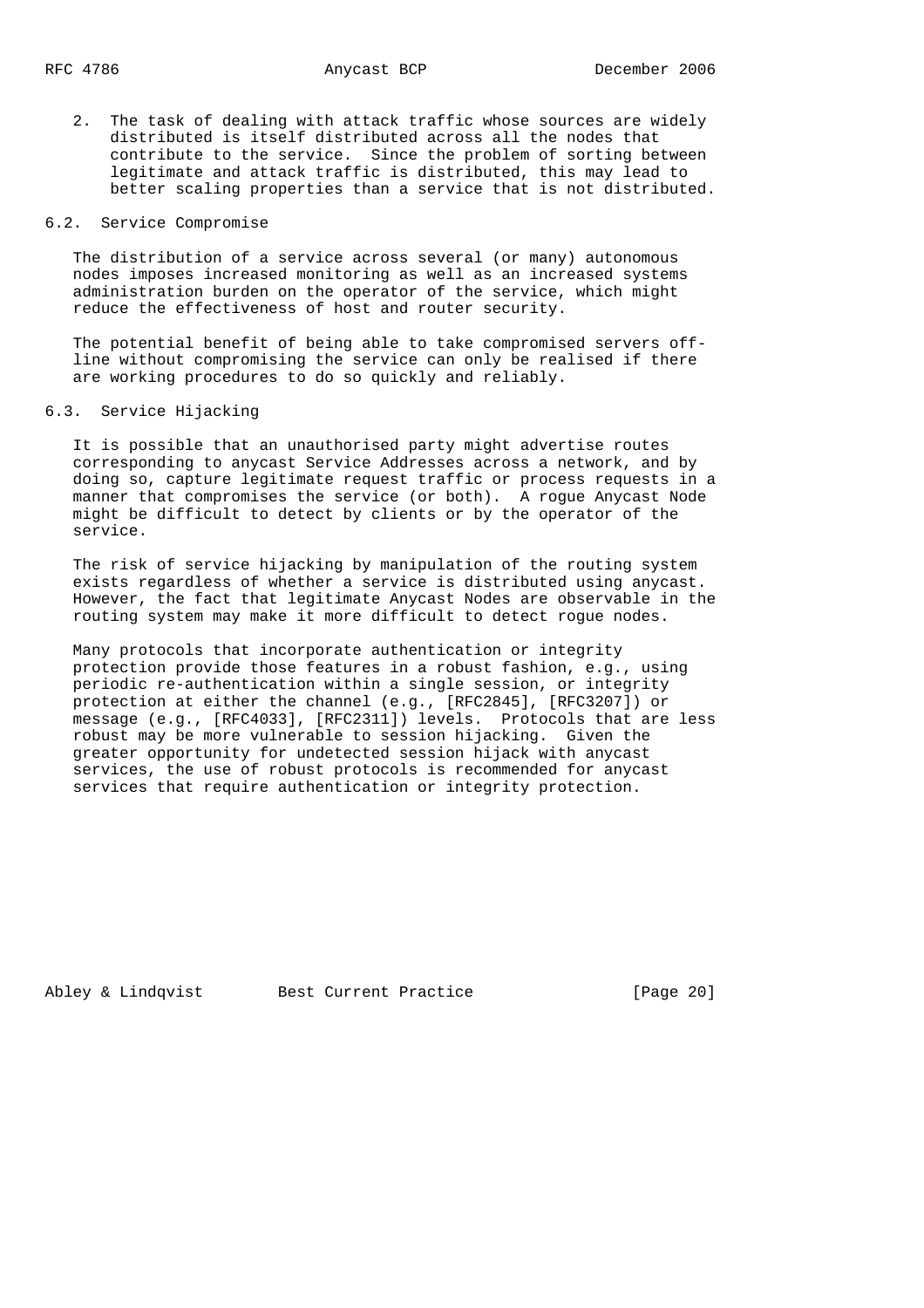# 7. Acknowledgements

 The authors gratefully acknowledge the contributions from various participants of the grow working group, and in particular Geoff Huston, Pekka Savola, Danny McPherson, Ben Black, and Alan Barrett.

 This work was supported by the US National Science Foundation (research grant SCI-0427144) and DNS-OARC.

- 8. References
- 8.1. Normative References
	- [RFC0793] Postel, J., "Transmission Control Protocol", STD 7, RFC 793, September 1981.
	- [RFC1918] Rekhter, Y., Moskowitz, R., Karrenberg, D., Groot, G., and E. Lear, "Address Allocation for Private Internets", BCP 5, RFC 1918, February 1996.
	- [RFC1997] Chandrasekeran, R., Traina, P., and T. Li, "BGP Communities Attribute", RFC 1997, August 1996.
	- [RFC2439] Villamizar, C., Chandra, R., and R. Govindan, "BGP Route Flap Damping", RFC 2439, November 1998.
	- [RFC2827] Ferguson, P. and D. Senie, "Network Ingress Filtering: Defeating Denial of Service Attacks which employ IP Source Address Spoofing", BCP 38, RFC 2827, May 2000.
	- [RFC3704] Baker, F. and P. Savola, "Ingress Filtering for Multihomed Networks", BCP 84, RFC 3704, March 2004.
	- [RFC4271] Rekhter, Y., Li, T., and S. Hares, "A Border Gateway Protocol 4 (BGP-4)", RFC 4271, January 2006.
	- [RFC4291] Hinden, R. and S. Deering, "IP Version 6 Addressing Architecture", RFC 4291, February 2006.

#### 8.2. Informative References

- [Allman2000] Allman, M. and E. Blanton, "On Making TCP More Robust to Packet Reordering", January 2000, <http:// www.icir.org/mallman/papers/tcp-reorder-ccr.ps>.
- [DNSMON] "RIPE NCC DNS Monitoring Services", <http://dnsmon.ripe.net/>.

Abley & Lindqvist Best Current Practice [Page 21]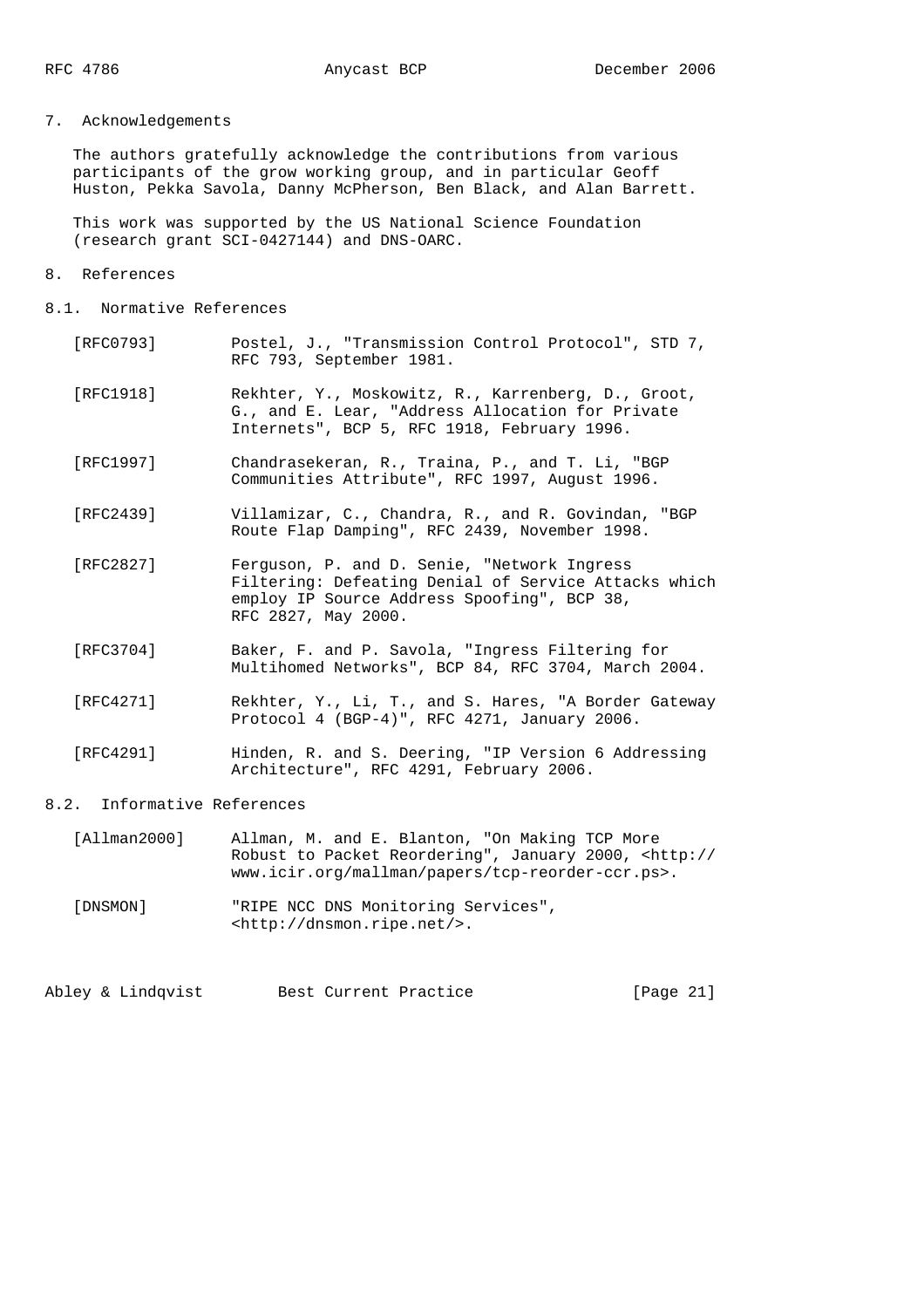[Fomenkov2004] Fomenkov, M., Keys, K., Moore, D., and k. claffy, "Longitudinal Study of Internet Traffic from 1999- 2003", January 2004, <http://www.caida.org/ outreach/papers/2003/nlanr/nlanr\_overview.pdf>.

 [ISC-TN-2003-1] Abley, J., "Hierarchical Anycast for Global Service Distribution", March 2003, <http://www.isc.org/pubs/tn/isc-tn-2003-1.html>.

 [ISC-TN-2004-1] Abley, J., "A Software Approach to Distributing Requests for DNS Service using GNU Zebra, ISC BIND 9 and FreeBSD", March 2004, <http://www.isc.org/pubs/tn/isc-tn-2004-1.html>.

 [McCreary2000] McCreary, S. and k. claffy, "Trends in Wide Area IP Traffic Patterns: A View from Ames Internet Exchange", September 2000, <http://www.caida.org/ outreach/papers/2000/AIX0005/AIX0005.pdf>.

 [NSID] Austein, R., "DNS Name Server Identifier Option (NSID)", Work in Progress, June 2006.

 [RFC1546] Partridge, C., Mendez, T., and W. Milliken, "Host Anycasting Service", RFC 1546, November 1993.

 [RFC2267] Ferguson, P. and D. Senie, "Network Ingress Filtering: Defeating Denial of Service Attacks which employ IP Source Address Spoofing", RFC 2267, January 1998.

 [RFC2311] Dusse, S., Hoffman, P., Ramsdell, B., Lundblade, L., and L. Repka, "S/MIME Version 2 Message Specification", RFC 2311, March 1998.

 [RFC2821] Klensin, J., "Simple Mail Transfer Protocol", RFC 2821, April 2001.

 [RFC2845] Vixie, P., Gudmundsson, O., Eastlake, D., and B. Wellington, "Secret Key Transaction Authentication for DNS (TSIG)", RFC 2845, May 2000.

 [RFC3207] Hoffman, P., "SMTP Service Extension for Secure SMTP over Transport Layer Security", RFC 3207, February 2002.

 [RFC3765] Huston, G., "NOPEER Community for Border Gateway Protocol (BGP) Route Scope Control", RFC 3765, April 2004.

Abley & Lindqvist Best Current Practice [Page 22]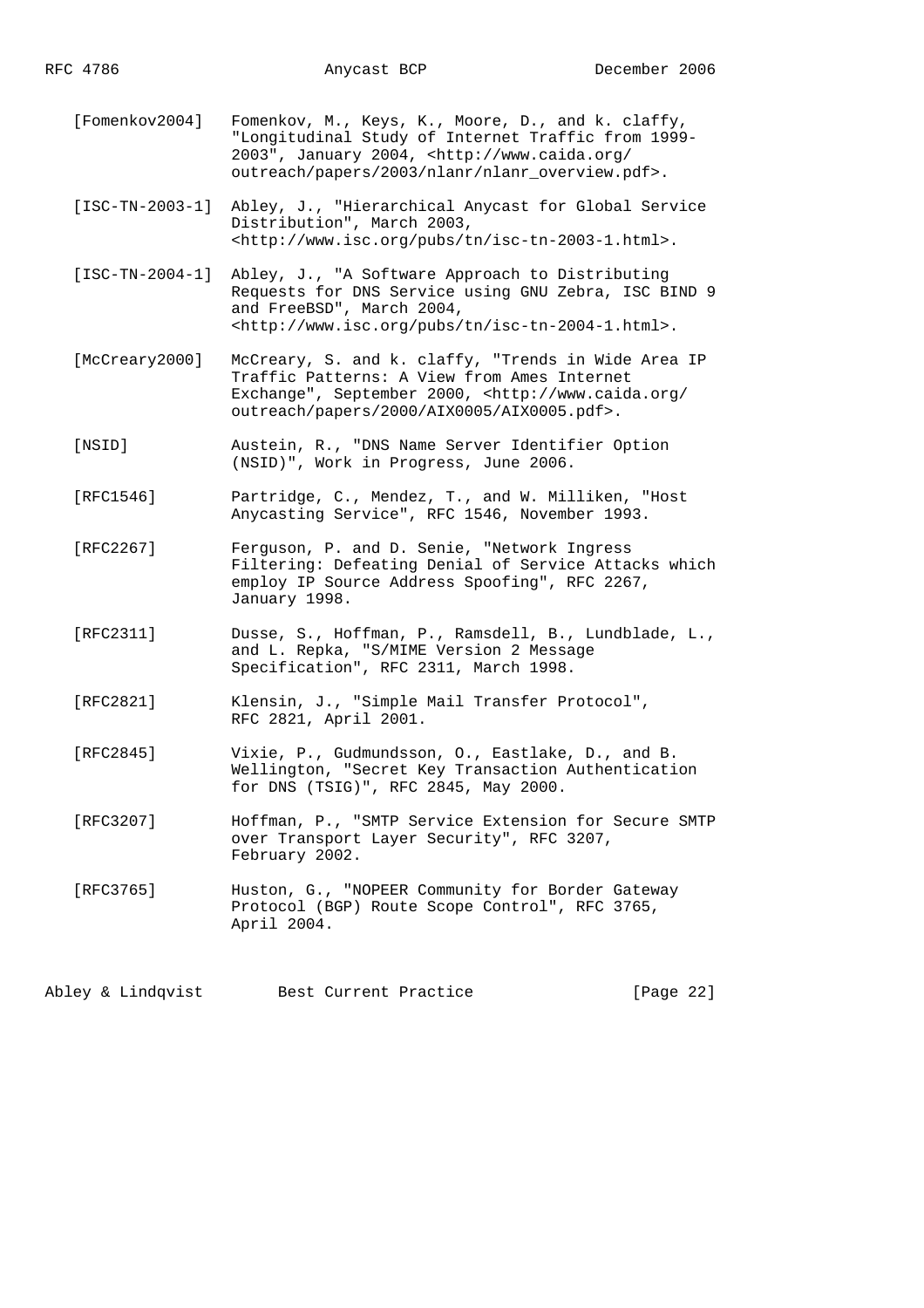- [RFC4033] Arends, R., Austein, R., Larson, M., Massey, D., and S. Rose, "DNS Security Introduction and Requirements", RFC 4033, March 2005.
- [RIS] "RIPE NCC Routing Information Service (RIS)", <http://ris.ripe.net>.
- [ROUTEVIEWS] "University of Oregon Route Views Project", <http://www.routeviews.org/>.

Authors' Addresses

 Joe Abley Afilias Canada, Corp. 204 - 4141 Yonge Street Toronto, ON M2P 2A8 Canada

 Phone: +1 416 673 4176 EMail: jabley@ca.afilias.info URI: http://afilias.info/

 Kurt Erik Lindqvist Netnod Internet Exchange Bellmansgatan 30 118 47 Stockholm Sweden

 EMail: kurtis@kurtis.pp.se URI: http://www.netnod.se/

Abley & Lindqvist Best Current Practice [Page 23]